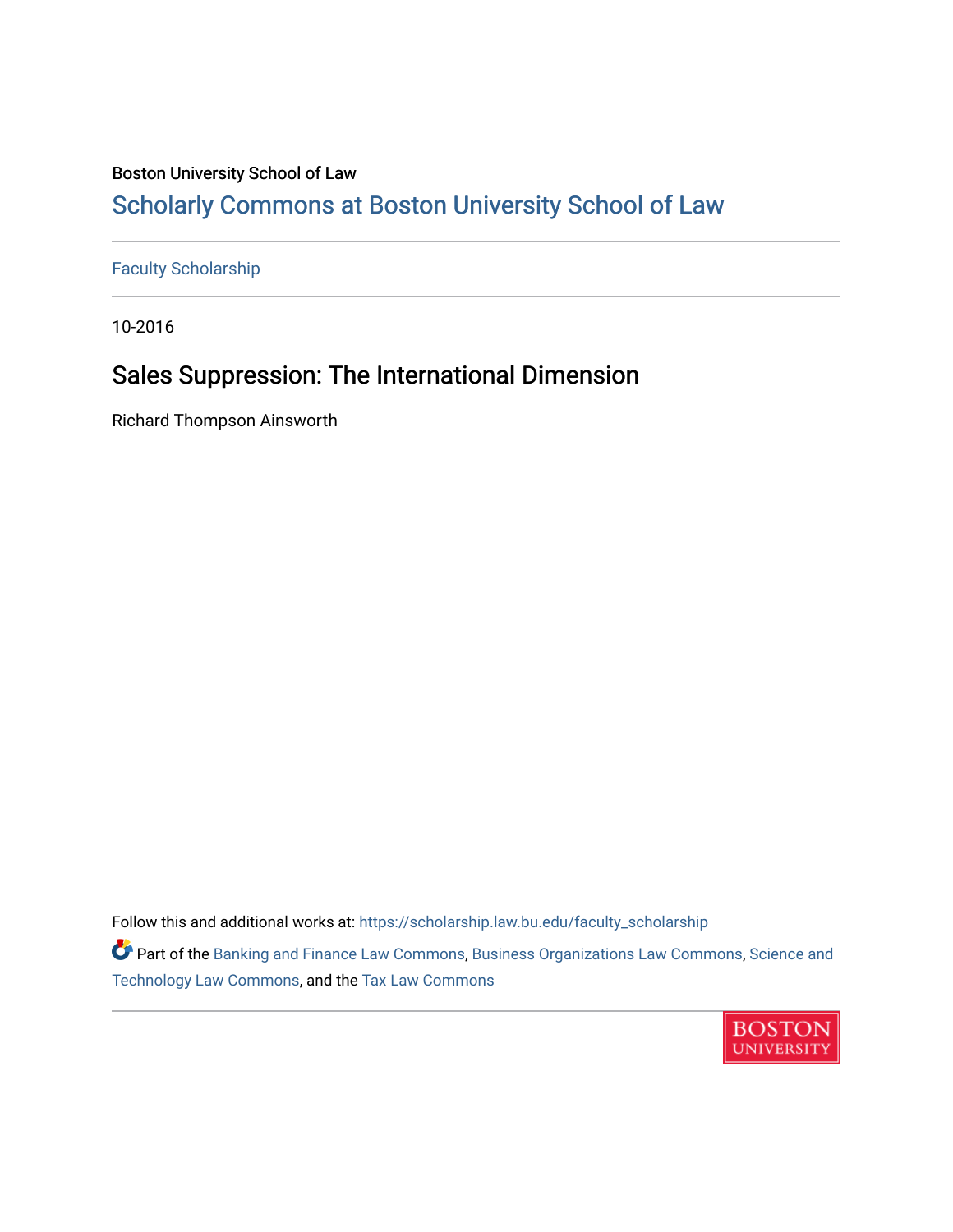

# **SALES SUPPRESSION: THE INTERNATIONAL DIMENSION**

Boston University School of Law Law & Economics Paper No. 16-39

65 AM. U. L. REV. 1241 (2016)

Richard T. Ainsworth Boston University School of Law

This paper can be downloaded without charge at:

<http://www.bu.edu/law/faculty-scholarship/working-paper-series/>

Electronic copy available at https://ssrn.com/abstract=2848873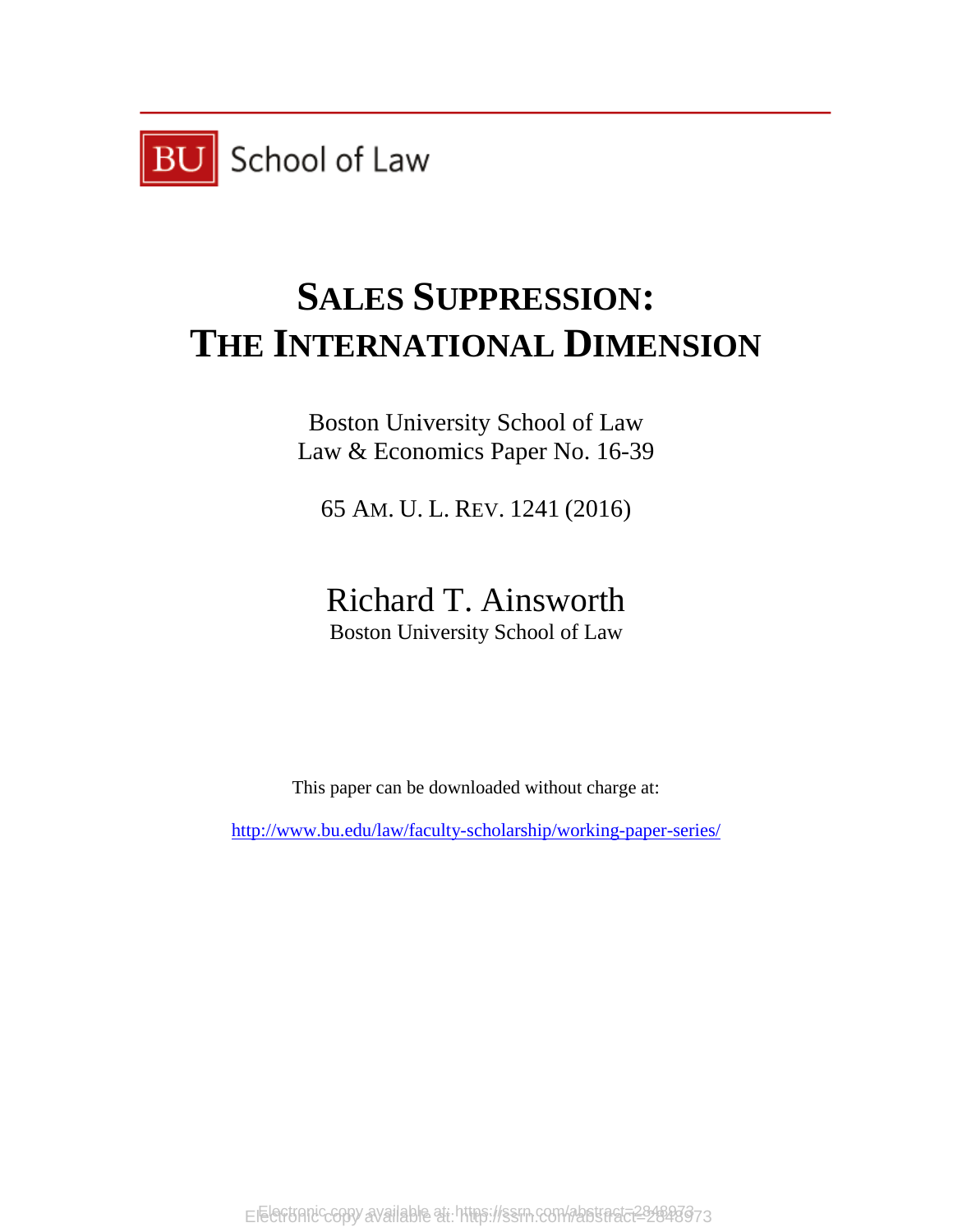-

## SALES SUPPRESSION: THE INTERNATIONAL DIMENSION

### RICHARD T. AINSWORTH\*

#### TABLE OF CONTENTS

#### **INTRODUCTION**

Sales transaction taxes are highly susceptible to technology fraud,<sup>1</sup> which is an inevitable result of today's widespread reliance on

 <sup>\*</sup> Richard T. Ainsworth is the Director of the Graduate Tax Program at the Boston University School of Law, and an Adjunct Professor at the Graduate Tax Program, NYU School of Law.

 <sup>1.</sup> *See* John Crudele, *Finally! NY Tax Cops Wise Up, Start Busting Sales Tax "Zappers"*, N.Y. POST (June 8, 2015, 9:55 PM), http://nypost.com/2015/06/08/afteryears-of-warning-state-finally-notices-sales-tax-zappers (theorizing that transaction tax fraud may have cost the state of New York "billions in lost sales tax"). In 2009, the New York state tax collector conducted a sting operation that targeted companies that manufacture the point of sale (POS) devices containing sales-suppression software (also called zappers) that facilitate the transaction fraud. *Id.* The state tax collector found that of the twenty-six companies that manufacture such devices, twentyfive of them offered to help those conducting the sting operation evade taxes. *Id.*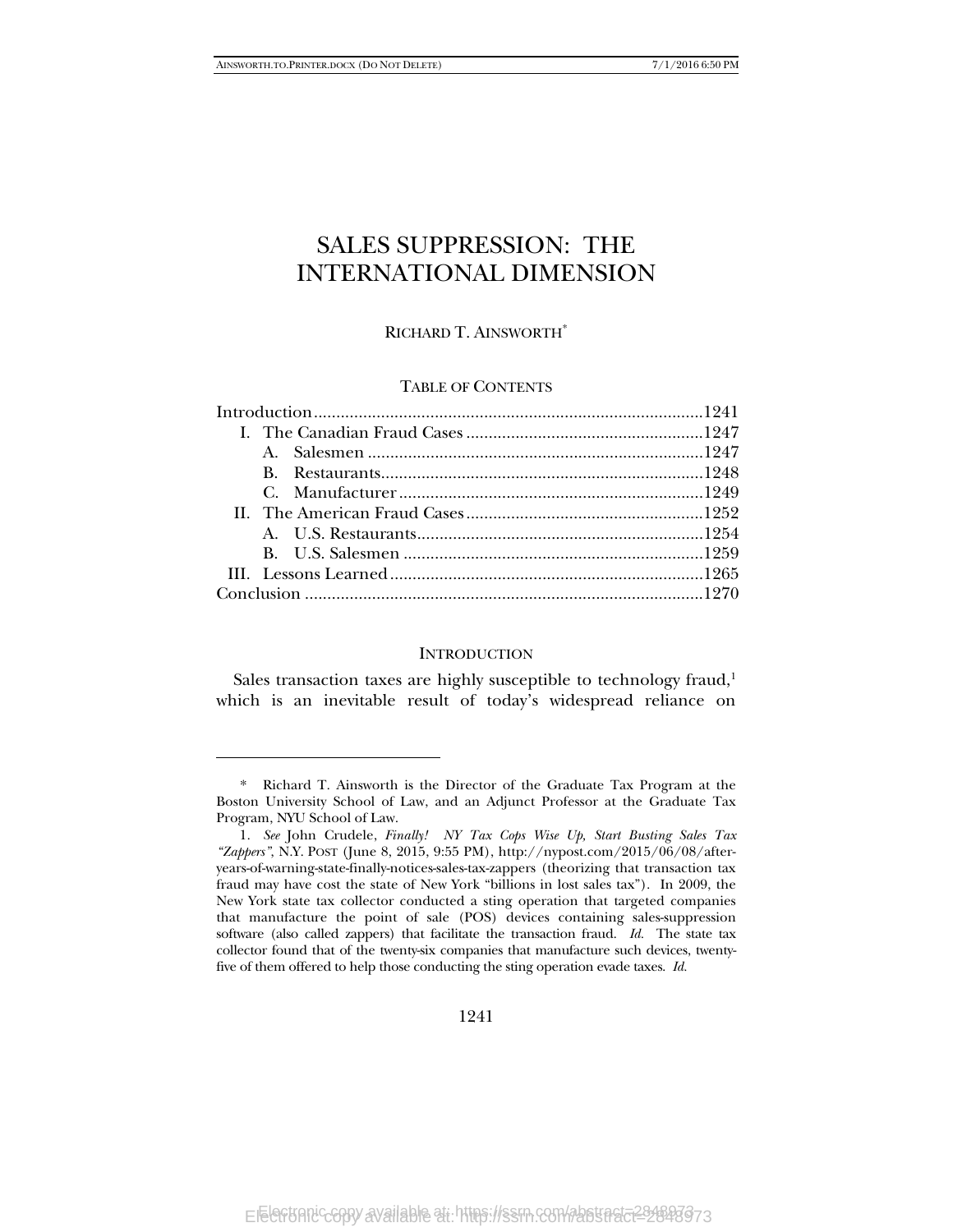j

#### 1242 AMERICAN UNIVERSITY LAW REVIEW [Vol. 65:1241]

technology to document taxed transactions.<sup>2</sup> Technology can be (and is) manipulated to defeat the collection of these taxes.3 Both the U.S. retail sales tax (RST) and the European value added tax (VAT) are vulnerable to technology-based fraud.<sup>4</sup> This Article concerns sales suppression—intentionally not recording sales—in the RST, and at the final stage of the VAT, the retail stage, when tax is collected from final consumers.

The modern electronic cash register (ECR)/point of sale (POS) system is vulnerable to fraud.<sup>5</sup> These devices are essentially computers with programming that is molded to meet the commercial needs of any particular business.<sup>6</sup> Although these devices are functionally similar across all retail establishments, the data engines on which they operate are not.<sup>7</sup> In the United States, the dominant

 4. *See* Ainsworth, *supra* note 3, at 38 (discussing how a man named Talal Chahine and his wife, Elfat El Aouar, were able to electronically skim more than \$20 million from their Detroit restaurant chain over a four year period).

 5. *See* Chris Poulin, *What Retailers Need to Learn from the Target Breach to Protect Against Similar Attacks*, SECURITY INTELLIGENCE (updated Feb. 20, 2014), https://securityintelligence.com/target-breach-protect-against-similar-attacks-

retailers (recounting that hackers stole "the personal and financial information of approximately 110 million people" from Target and that it is likely that the attackers compromised the store's POS systems to gain access to this private data).

 6. *See* WES WHITTEKER, SANS INST., POINT OF SALE (POS) SYSTEMS AND SECURITY 3 (Oct. 2014), https://www.sans.org/reading-room/whitepapers/bestprac/point-salepos-systems-security-35357 (explaining that POS technology has existed since the late 1900's with the advent of the first mechanical cash register in 1879). In the late 1980's, POS technology was drastically overhauled with the advent of modern day personal computer technology. *Id.* An example of a current POS device "would be the check-out counter at a retail or grocery store." *Id.*

 7. *See DB-Engines Ranking*, DB-ENGINES, http://db-engines.com/en/ranking (last visited May 17, 2016) (ranking some 264 different database management systems or database engines that help run POS technology).

 <sup>2.</sup> *See* Steven Aldrich, *Point-of-Sale System Basics for Retailers*, ENTREPRENEUR, http://www.entrepreneur.com/article/77960 (explaining that computerized POS systems have "grown in popularity over conventional cash registers" because they not only ring up sales, but also "amass vital, real-time information about" a business's customers and inventory).

 <sup>3.</sup> *See, e.g.*, United States v. Leonard, 37 F.3d 32, 35 (2d Cir. 1994) (involving defendants who utilized a computer program to alter a store's sales data, allowing them to successfully skim over \$17.1 million over a ten-year period). "Skimming" is a method for concealing revenue. *See* Richard Thompson Ainsworth, *Automated Sales Suppression (Zappers): A Real Threat to Pennsylvania's Sales and Use Tax*, 8 PITT. TAX REV. 29, 33 (2010) (explaining the "simplest (nontechnological) form" of skimming involves diverting cash from sales into a secret drawer).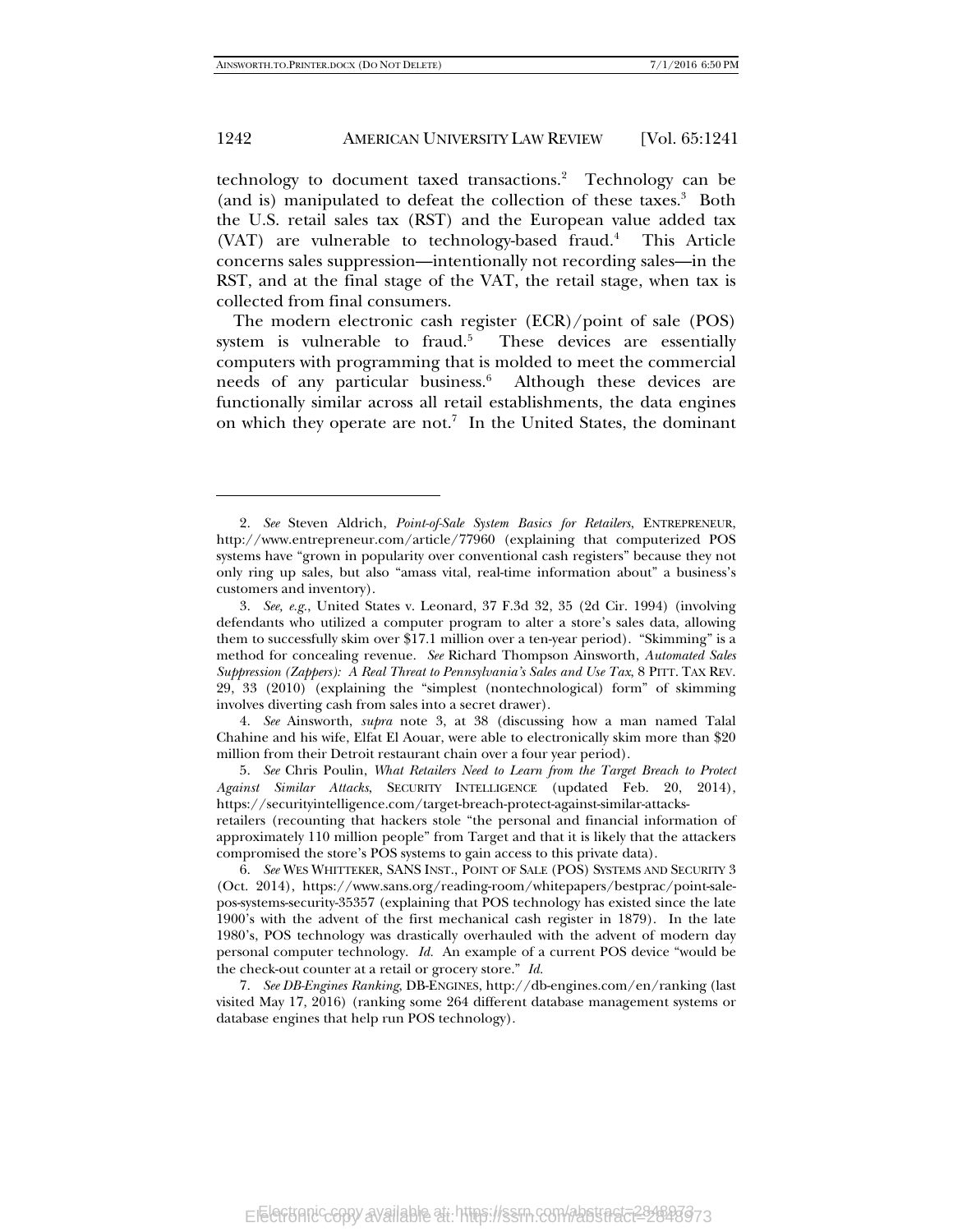-

2016] SALES SUPPRESSION 1243

databases are MS SQL Server, MS Access, and MySQL;<sup>8</sup> the first two are Microsoft products and the last is an Oracle product.<sup>9</sup> Unsurprisingly, the popularity of Microsoft ("MS") Windows made Microsoft the "go-to" database provider for developers seeking easy installations.<sup>10</sup> Recently, and most notably in Europe, open source<sup>11</sup> POS systems based on Linux, a competing operating system, are becoming more common than Microsoft databases.<sup>12</sup> Furthermore, MS databases are not found in the new Apple iOS POS systems or Square Register, which uses an open source PostgreSQL database.<sup>13</sup> This Article will focus on a particular POS system called Profitek,

 <sup>8.</sup> *See id.* (ranking POS data engines by popularity, with MySQL ranked second, Microsoft SQL Server ranked third, and Microsoft Access ranked seventh out of a total of 264 engines); *see also DB-Engines Ranking-Trend Popularity*, DB-ENGINES, http://db-engines.com/en/ranking\_trend (last visited May 17, 2016) (calculating MySQL, Microsoft SQL Server, and Microsoft Access as some of the most popular database engines over time).

 <sup>9.</sup> *MySQL Editions*, MYSQL, http://www.mysql.com/products (last visited May 17, 2016); *SQL Server 2014 & the Data Platform*, MICROSOFT, https://www.microsoft.com/enus/server-cloud/products/sql-server (last visited May 17, 2016); *Access*, MICROSOFT, https://products.office.com/en-us/access?legRedir=true&CorrelationId=0da4117d-7af0- 49f0-b001-2918c366e7d1 (last visited May 17, 2016).

 <sup>10.</sup> *See* Roy Furchgott, *With Software, Till Tampering Is Hard to Find*, N.Y. TIMES (Aug. 29, 2008), http://www.nytimes.com/2008/08/30/technology/30zapper.html (finding that eighty-five percent of all POS systems run on Microsoft ("MS") Windows systems).

 <sup>11.</sup> Open source refers to computer software with its source code made available (with a license) in which the copyright holder provides the rights to study, change, and distribute the software to anyone and for any purpose. Thus, the Apple systems are closed, and the Linux systems are open, and can be more easily updated or enhanced. *What Is Linux?*, LINUX.COM, https://www.linux.com/what-is-linux (last visited May 17, 2016).

 <sup>12.</sup> *See* Seamus Quinn, *Europeans Like it Bigger, Newer and with More Linux*, POWERWIRE (Mar. 19. 2015), http://powerwire.eu/europeans-like-it-bigger-newerand-with-more-linux (indicating that an IBM i (IBM's operating system) marketplace survey revealed that Europe uses Linux more than North America does). The survey's results showed that "56.6% of European Power i users [were] . . . running Linux" compared to only 42.7% of users in the United States. *Id.*

 <sup>13.</sup> *See Compare iPad POS Software*, SOFTWARE ADVICE, http://www.softwareadvice.com/retail/ipad-pos-comparison/?more=true#more (last visited May 17, 2016) (comparing 124 software systems that can be run on Apple's POS system, and not listing any MS databases); *see also* Steve Olenski, *Are iPad POS Systems the Future for Retailers?*, FORBES (Sept. 26 2013, 1:37 PM), http://www.forbes.com/sites/steveolenski/2013/09/26/are-ipad-pos-systems-the-

future-for-retailers/#42e73af42115 (describing how retailers and restaurants are moving towards Apple POS systems using the iPad instead of cash registers); *Serious about Security*, SQUARE SECURITY, https://squareup.com/security (last visited May 17, 2016) (indicating that Square uses its own POS software).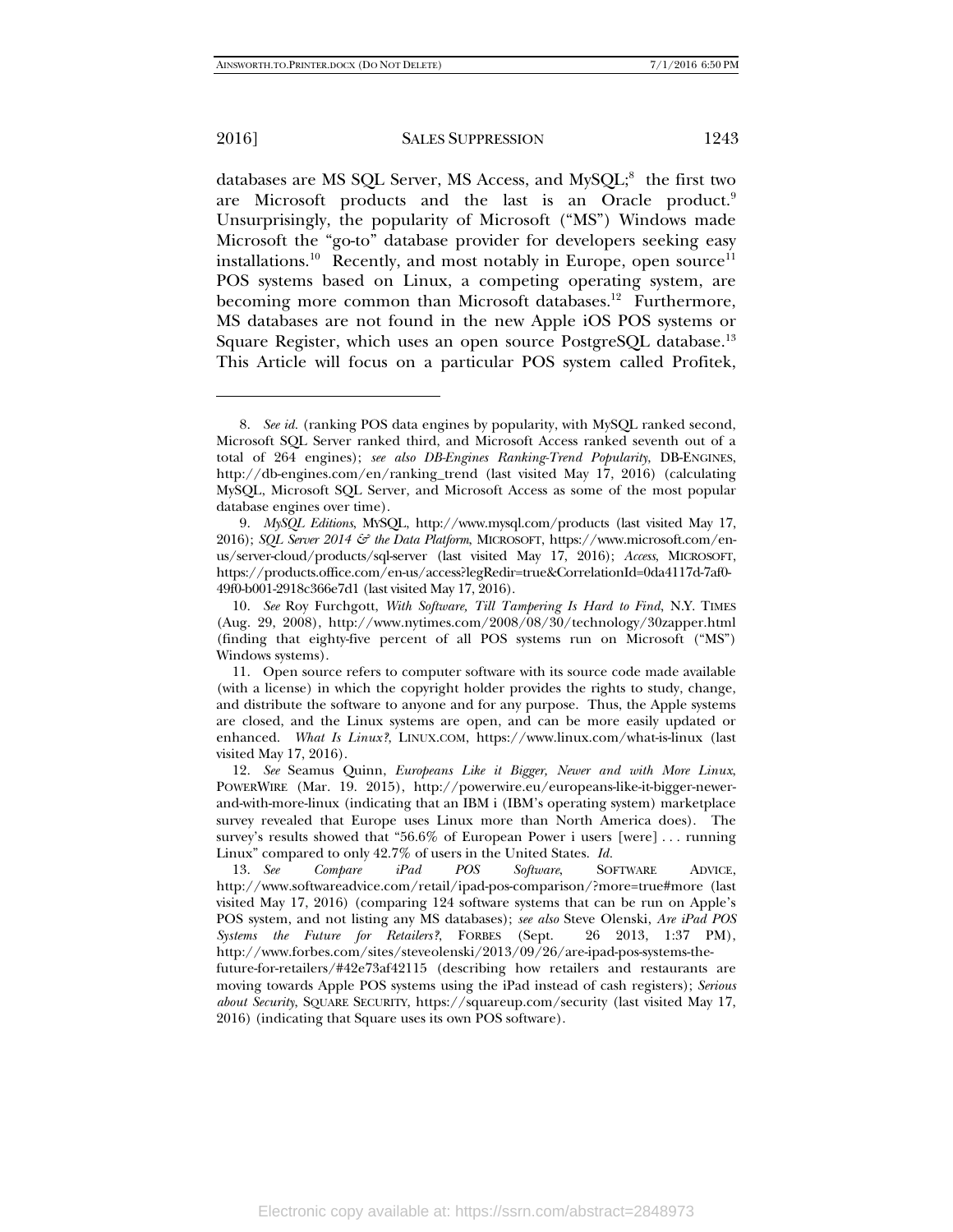manufactured in Vancouver by InfoSpec, which uses an MS SQL server, and can be purchased with a dedicated sales suppression device—the Profitek Zapper.14

The cash register/POS market divides along database lines<sup>15</sup> and the market further subdivides when attributes such as operator language preferences are considered.<sup>16</sup> For example, Chinese restaurants with predominantly Chinese employees will prefer a POS system with Chinese language functionality, but a French restaurant with French-speaking employees would prefer a different system with a French language functionality.<sup>17</sup>

As a result, the market for POS systems is both niche and international, and so are sales suppression software applications.<sup>18</sup> It is common, therefore, to find that the same person who sells an ECR/POS system is also able to provide the business with the zapper that can suppress sales recorded in that specific system.19 Zappers are not universal, but rather are system-specific.<sup>20</sup> Zappers and ECR/POS systems travel together, and, in some instances, the zapper's elegance

19. *See id.*

 <sup>14.</sup> *See* Ian Mulgrew, *Richmond Company that Sold Software to Help Restaurants Avoid Taxes Acquitted*, VANCOUVER SUN (July 16, 2013), www.vancouversun.com/technology/mulgrew+richmond+company+that+sold+softw are+help+restaurants+avoid+taxes+acquitted/8673669/story.html (reporting outcome of case in which InfoSpec was charged with fraud for selling Zapper software for its POS systems).

 <sup>15.</sup> *See* Furchgott, *supra* note 10 (noting that consulting firm Frost & Sullivan calculated that eight-five percent of POS systems run on Windows).

 <sup>16.</sup> *See Chinese Restaurant POS System*, POS NATION, https://posnation.com/chinese-sushi-pos-system (last visited May 17, 2016) (explaining that POS Nation's POS system has a second language feature that allowed receipts to be printed in either English or Chinese because such a feature is "essential for Chinese speaking chefs and staff").

 <sup>17.</sup> *See id.*; *see also EPOS Multi-Lingual, English, French & Spanish in One Software*, EPOS SOFTWARE & SYS. BLOG, http://possystemblog.com/epos-multi-lingual-englishfrench-spanish-one-software (last visited May 17, 2016) (explaining that the PosBill POS system offers multiple language preferences).

 <sup>18.</sup> *See* Furchgott, *supra* note 10 (indicating that fraudsters have used automated sales suppression devices, or zappers, all around the world, specifically in Germany, Sweden, Brazil, Australia, France, Canada, the United States, and the Netherlands).

 <sup>20.</sup> *See* Ainsworth, *supra* note 3, at 33 (noting that zappers are cash skimming software applications; further explaining that zappers are programming options added to POS networks and are "carried on memory sticks, removable CDs or . . . accessed through an [I]nternet link," so, because they are not "integrated into operating systems," they are hard to detect). Throughout this Article, zappers are referenced as both a generic software and as the specific Profitek Zapper manufactured by InfoSpec.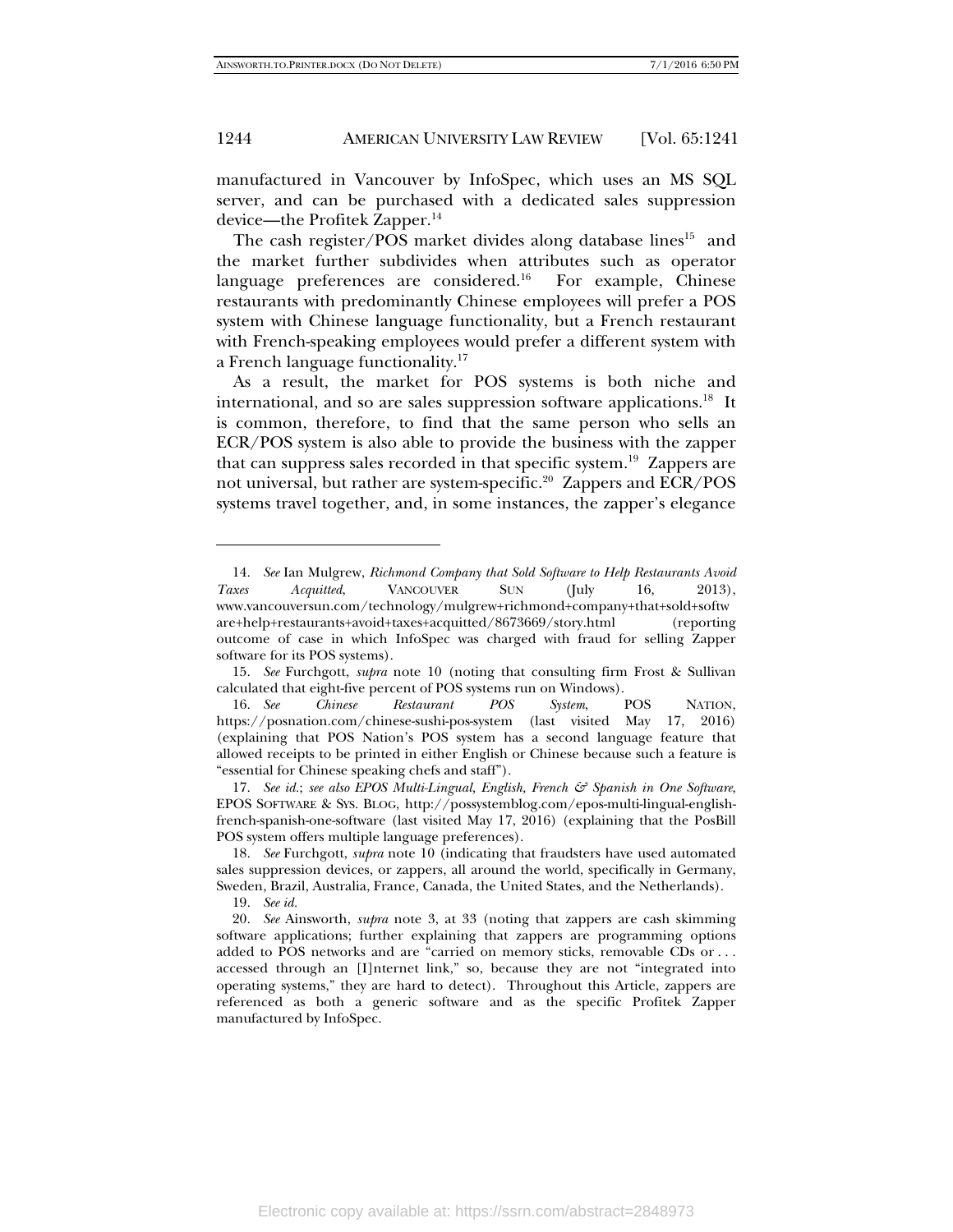and effectiveness may actually be the most compelling feature.<sup>21</sup> A high quality zapper responds to suppression requests by entering the ECR/POS database and deleting selective sales, as well as recalculating individual receipts and the taxes due. $22$  It will re-order all sales slips and adjust the internal ledger, which informs the operator how much extra cash is in the till to withdraw so that bank deposits will match the adjusted sales totals.23

An application that effectively manipulates the digital records of a specific POS system will quickly travel to other countries and states with the associated POS system for which it was designed. $24$ Therefore, zappers initially developed on short notice for use in one jurisdiction can quickly become a concern for a neighboring tax authority. Such is the case with the Profitek POS system, sold and created by InfoSpec Systems Inc., and the zapper manufactured by the same company to defeat its own recordkeeping functionality.<sup>25</sup>

This Article follows the InfoSpec/Profitek system and its associated zapper as it migrated from the Canadian restaurant market into the U.S. market. It describes the time-gap between the beginning of the audit cycle involved in the InfoSpec/Profitek litigation in Canada—

 <sup>21.</sup> *See* Richard T. Ainsworth, *Zappers and Phantomware: The Need for Fraud Prevention Technology*, 50 TAX NOTES INT'L 1017, 1018 (2008). Zappers and phantomware are software that can either be factory installed or added on to ECR and POS systems post-sale. *Id.* While zappers "have no legitimate purpose other than to facilitate cash skimming at the point of sale," phantomware can be used for legitimate purposes—although these purposes remain somewhat obscure. *Id.* Phantomware are not disclosed in user manuals; therefore, they are difficult to detect even during an audit. *Id.* Moreover, a fraudster can use phantomware to engage in skimming with the proper training. *Id.* Zappers are also difficult to detect because they are usually contained on an external device that the fraudster connects to the POS system; however, they can be detected if not used carefully. *Id.* 

 <sup>22.</sup> *Id.* 

 <sup>23.</sup> *Id.* 

 <sup>24.</sup> *See* Furchgott, *supra* note 10 (clarifying that zappers were found to have been used all across the world from Germany to the United States).

 <sup>25.</sup> *See About Profitek*, PROFITEK, http://www.profitek.com/About (last visited May 17, 2016) (explaining that Profitek specializes in POS software for the hospitality and retail industry); *InfoSpec Systems Inc.: About Company*, FIBRE2FASHION.COM, http://softwaresolutions.fibre2fashion.com/company/infospec (last visited May 17, 2016) (stating that InfoSpec Systems is the developer of Profitek and Profitek's POS systems); *Selling Tax-Evasion Software Is Legal, B.C. Court of Appeal Rules*, THE GLOBE & MAIL (last updated July 18, 2013, 11:14 AM), http://www.theglobeandmail.com/ technology/tech-news/not-fraud-to-sell-tax-evasion-software-bc-court-of-appealrules/article13295953 (discussing that InfoSpec Systems manufactured a zapper for use on their own POS system).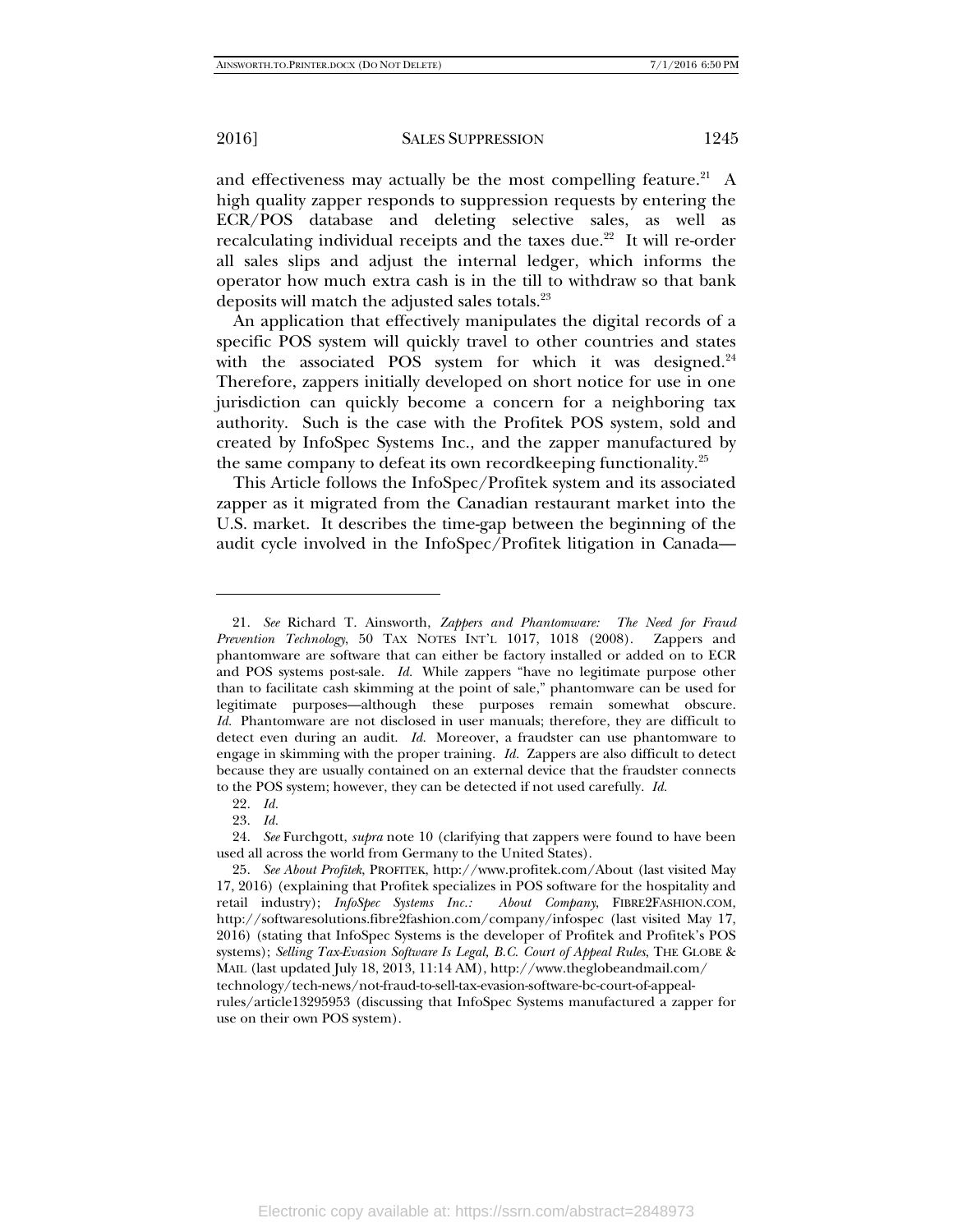-

#### 1246 AMERICAN UNIVERSITY LAW REVIEW [Vol. 65:1241]

October 4,  $2000^{26}$ —and the beginning of the first two U.S. investigations involving the same company and the same zapper—in 2014 and 2015. The Federal Bureau of Investigation (FBI) is conducting an investigation in Chicago (public documents began to appear October 21, 2014), and the Washington State Attorney General is conducting another investigation (public documents began to appear July 13, 2015).<sup>27</sup> If the InfoSpec/Profitek system and its associated zapper crossed the U.S./Canadian border during the Canadian litigation, it would mean that this fraud was present and remained undetected in the United States for approximately fifteen years. This is a long time for fraud to remain hidden in the U.S. market.

This Article suggests that once a zapper and a vulnerable POS system are identified by one tax authority, there is considerable value in sharing this information with other tax administrations. There is no point in reinventing the wheel. This kind of tax enforcement and information sharing is commonplace among tax administrations. For example, when the IRS became serious about combatting refund fraud, it rolled out a technology-intensive pilot program to test the capability of W-2 Verification Codes on filed W-2s. $^{28}$  The authenticity of the Form W-2 data included with the Form 1040 was examined with technology during the 2016 filing season.<sup>29</sup> This approach to verifying the tax reporting of critical wage data had long been championed in the VAT, but in the context of invoice verification. $30$ Thus, the U.S. pilot is a similar income tax application of a previously successful VAT enforcement effort. Similar sharing of information

 <sup>26.</sup> *See Selling Tax-Evasion Software Is Legal, B.C. Court of Appeal Rules*, *supra* note 25 ("The case dates back to an eight-year period between Oct. 4, 2000 and Aug. 28, 2008.").

 <sup>27.</sup> *See* Affidavit for Search Warrant at 3, State v. Yin, No. 15-1-12052-9 (Sup. Ct. King Co. Wash. July 13, 2015) (indicating the likelihood that the defendant sold a Profitek POS system and zapper to a Washington restaurant owner); *see also* Amy Clancy, *Bellevue Restaurant Owner Charged in Tax Fraud Case*, *KIRO-TV* (Feb. 6, 2016, 9:51 AM), http://www.kiro7.com/news/kiro-news-app/restaurants-cheating-washingtontaxpayers-out-of-millions/61479512 (discussing the tax fraud case against a

restaurant owner, Wong, and her use of a zapper to hide taxable income (here, retail sales tax) by essentially erasing it from her transaction log to avoid paying state sales tax in the state of Washington).

 <sup>28.</sup> *IRS Tests W-2 Verification Code for Filing Season 2016*, IRS, https://www.irs.gov/Individuals/IRS-Tests-W-2-Verification-Code (last visited May 17, 2016).

 <sup>29.</sup> *Id.*; *IRS Starts Anti-Fraud Program Using Codes Input by Payroll Processors to Verify W-2s*, BNA, http://www.bna.com/IRS-starts-anti-fraud-program-n57982059210 (last visited May 17, 2016).

 <sup>30.</sup> Richard T. Ainsworth, *Real-Time Solution to Refund Fraud: VAT Lessons from Belgium, Brazil, and Quebec*, 66 TAX NOTES INT'L 533, 534 (2012).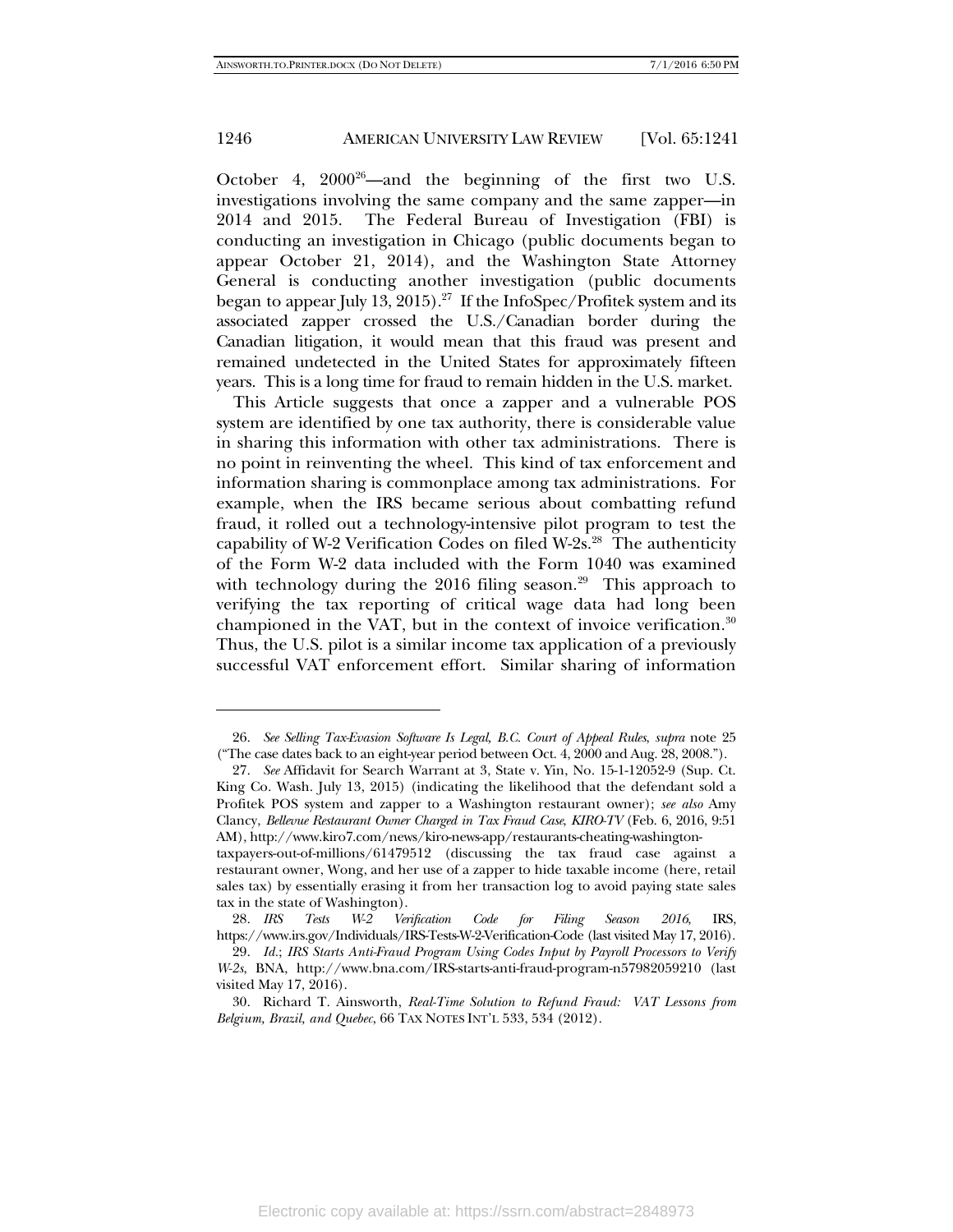will surely help enforcement efforts when a zapper is identified in a commonly used POS system.

#### I. THE CANADIAN FRAUD CASES

Canadian tax authorities brought cases against InfoSpec Systems, the company that made the Profitek Zapper, the salesman who sold them, and the restaurants that used them, including the Foody Goody Chinese Buffet Restaurant and the Buffet Square in Winnipeg, Manitoba.<sup>31</sup>

#### *A. Salesmen*

The prosecution and subsequent conviction of David Au, an Infospec salesman, illustrates the Canadian enforcement effort aimed at curbing the use of zappers to avoid paying sales tax.

Mr. Au pled guilty on December 16, 2010, to defrauding the public by selling zappers to restaurant owners.<sup>32</sup> "Between October [4,] 2000 and August [28,] 2008, Mr. Au sold the Profitek system, along with the zapper program, to [twenty-three] known restaurant owners" who used it to delete "cash sales for the purpose of evading income and sales taxes" that were due to provincial and federal governments.33 Mr. Au's sales territory was the Lower Mainland and elsewhere in British Columbia.<sup>34</sup> On average, Mr. Au sold eight zappers each year over an eight-year span.<sup>35</sup>

At the time of his sentencing, fourteen of the twenty-three restaurants to which he had sold zappers had been fully audited.<sup>36</sup> Over \$14,000,000 (Canadian) in sales had been suppressed by these establishments, resulting in tax losses of \$2,400,000 in federal income tax and \$1,000,000 in Goods and Service Taxes (GST).<sup>37</sup> Mr. Au not

 <sup>31.</sup> *See* Nelson Bennet, *Richmond Company Fined \$100K for Tax Evasion Software*, BUS. VANCOUVER (July 24, 2012, 11:00 PM), https://www.biv.com/article/2012/7/

richmond-company-fined-100k-for-tax-evasion-softwa (reporting on the outcomes of cases against InfoSpec and David Au); Alexandra Paul, *Tax Software's Maker not Guilty; Eateries Are*, WINNIPEG FREE PRESS (July 19, 2013 1:00 AM), http://www.winnipegfreepress.com/business/tax-softwares-maker-not-guilty-eateriesare-216117151.html (stating that the owners of Foody Goody and Buffet Square pled guilty to tax evasion in 2007–2009 and 2006–2008, and providing background information about the court case).

 <sup>32.</sup> R v. Au, 2011 B.C.S.C. 75 ¶ 1 (Can.).

 <sup>33.</sup> *Id.* ¶ 4.

 <sup>34.</sup> *Id.* ¶ 3.

 <sup>35.</sup> *Id.* ¶ 11.

 <sup>36.</sup> *Id.* ¶ 27.

 <sup>37.</sup> *Id.*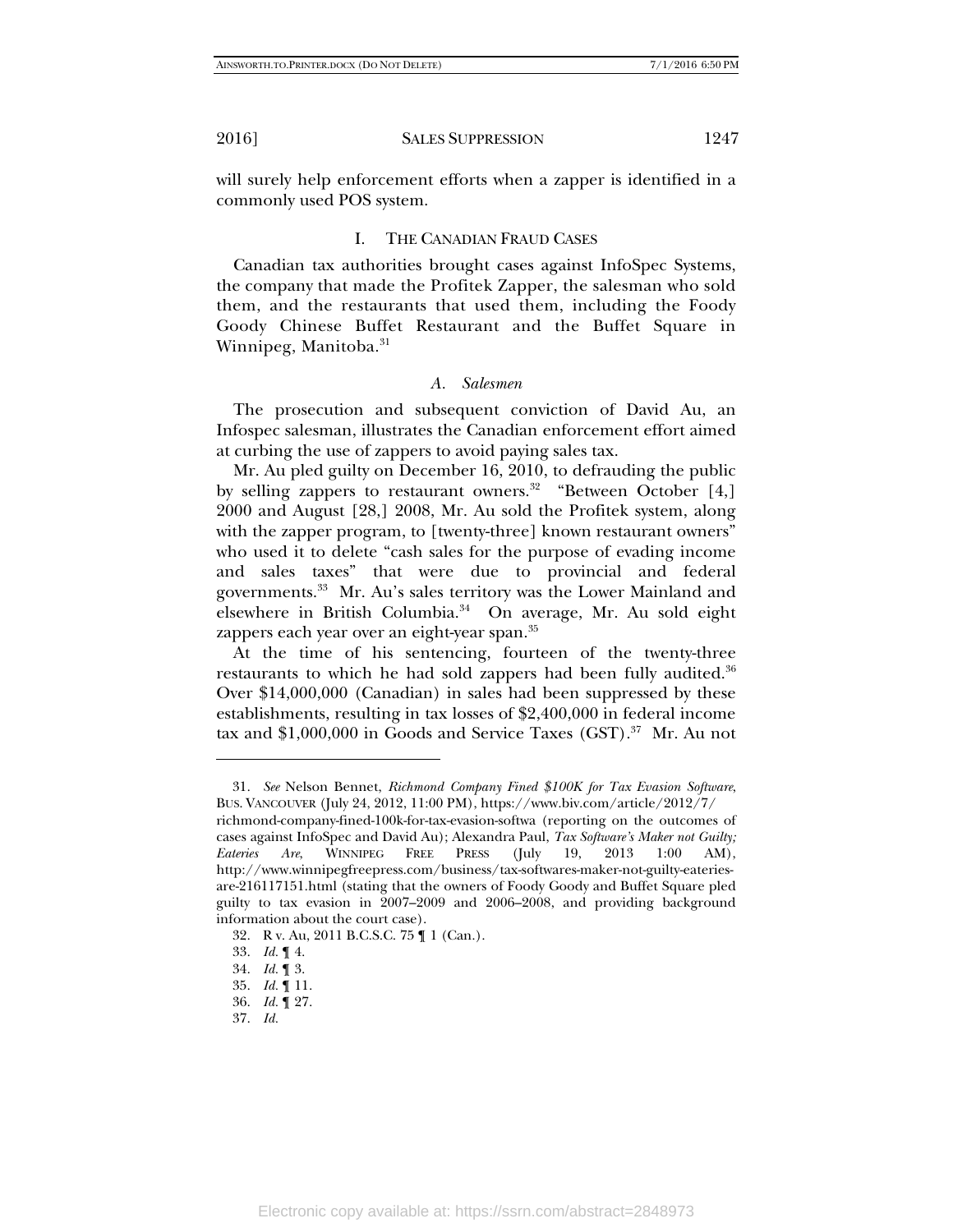only sold the Profitek Zapper, but he also provided the purchaser with troubleshooting, technical support, and servicing related to the zapper, as opposed to Profitek's customer support.<sup>38</sup> After his customers purchased the Profitek POS, Mr. Au would offer the zapper on a CD for an additional \$1500, \$400 of which represented his commission.<sup>39</sup> Customers commonly paid for the zapper in cash and allegedly did not receive a receipt.<sup>40</sup> The court sentenced Mr. Au to thirty months in jail.<sup>41</sup>

#### *B. Restaurants*

The Profitek Zapper traveled so well in Canada that on May 1, 2013, the Canadian Revenue Authority (CRA) announced that it had found the Profitek Zappers in two Winnipeg, Manitoba restaurants, 1438 miles east of Vancouver.<sup>42</sup> Both establishments were Chinese the Foody Goody Chinese Buffet and the Buffet Square.<sup>43</sup>

Aggregate overdue taxes and fines, amounting to \$731,986 were imposed after the owners entered guilty pleas. $44$  A portion of the fine was specifically imposed because the restaurants "possess[ed] software [that was] designed to suppress electronic sales transactions."45 These zapper-specific fines were authorized under the relevant Manitoba statute.<sup>46</sup> At the time there was no comparable

-

 43. *See Buffet Square*, YELP, http://www.yelp.com/biz/buffet-square-winnipeg (last visited May 17, 2016); *Foody Goody Chinese Buffet Restaurant*, FACEBOOK, https://www.facebook.com/pages/Foody-Goody-Chinese-Buffet-Restaurant/132782873412925 (last visited May 17, 2016).

 44. *Winnipeg Restauranteurs Taste Tax Evasion Fines*, KNOWLEDGE BUREAU (May 13, 2013), http://www.knowledgebureau.com/index.php/news/article/winnipeg-restauranteurstaste-tax-evasion-fines; *see Foody Goody and Buffet Square Plead Guilty to Numerous Charges of Tax Evasion*, METRO NEWS (May 1, 2013), http://www.metronews.ca/news/winnipeg/ 2013/05/01/foody-goody-and-buffet-square-plead-guilty-to-numerous-charges-of-taxevasion.html.

 46. *Id.* The Manitoba Tax Administration and Miscellaneous Taxes Act, R.S.M. 1987, c. R.150, § 18.1 (2016), provides:

 <sup>38.</sup> *Id.* ¶ 5.

 <sup>39.</sup> *Id.* ¶ 11.

 <sup>40.</sup> R v. InfoSpec Sys. Inc., 2013 B.C.C.A. 333, ¶ 14 (Can.).

 <sup>41.</sup> R v. Au, 2011 B.C.S.C. 75 ¶ 33.

 <sup>42.</sup> *See* Paul, *supra* note 31 ("The case with the two very different outcomes played out in two courtrooms thousands of kilometers apart in different jurisdictions."); Winnipeg, Manitoba is 2314 kilometers (1438 miles) from Vancouver, British Columbia. DISTANCE CANADA, http://www.distancecanada.com (select "Manitoba (MB)" under the "Select from State" tab, then select "Winnipeg" from the "Select City" tab; then select "British Columbia (BC)" from the "Select to State" tab; finally, select "Vancouver" from the "Select City" tab).

 <sup>45.</sup> *Winnipeg Restauranteurs Taste Tax Evasion Fines*, *supra* note 44.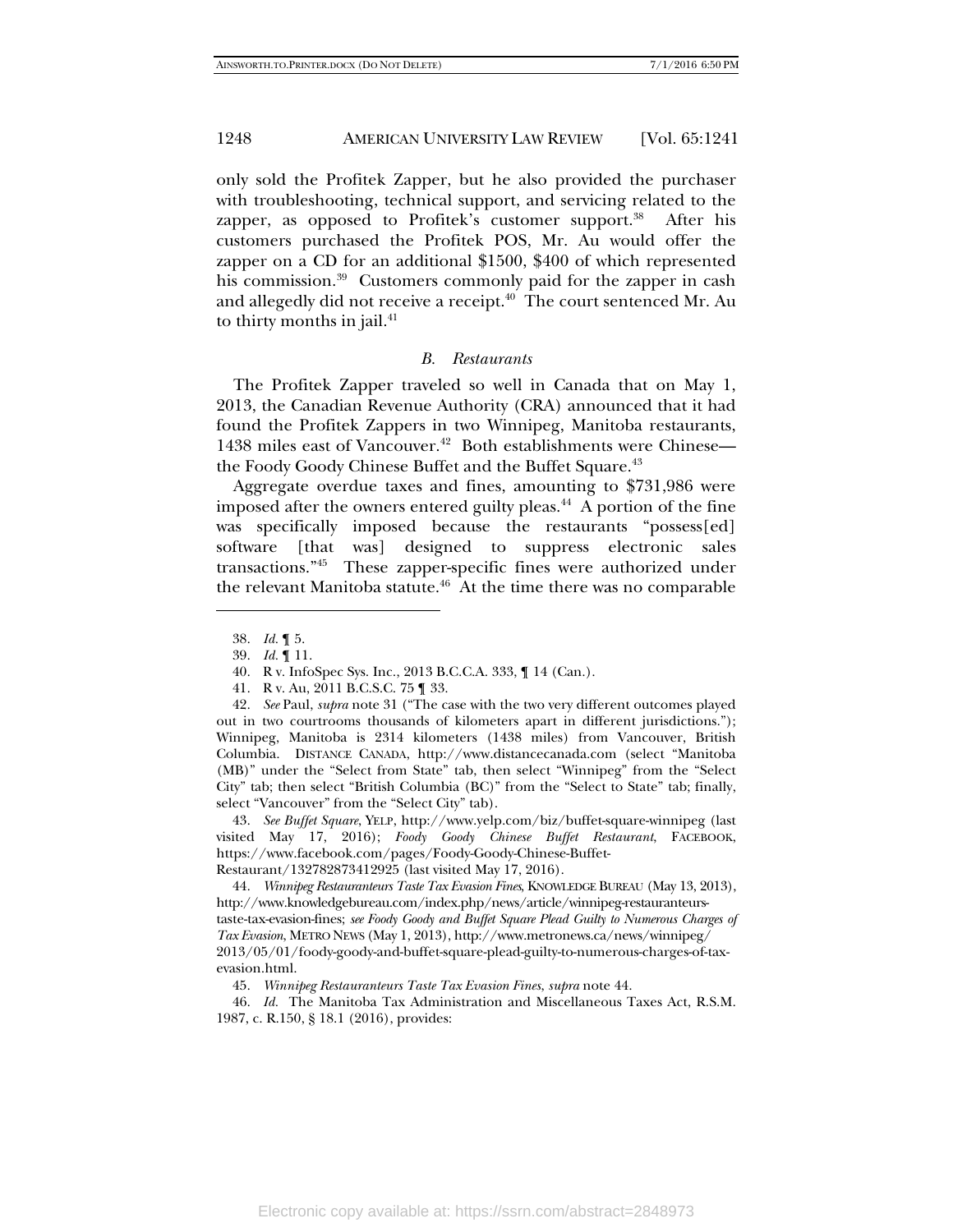j

2016] SALES SUPPRESSION 1249

anti-zapper law in place at the Canadian federal level. $47$  Zapper-fines in each case equaled 100% of the restaurant owners' unreported Manitoba sales tax, plus \$500.<sup>48</sup>

#### *C. Manufacturer*

The CRA also pursued InfoSpec, a Vancouver company that manufactured the Profitek POS system and zapper and hired the salesmen to sell the two as a bundle.<sup>49</sup> InfoSpec did not confine its distribution of its sales suppression technology to British Columbia.<sup>50</sup> InfoSpec customizes the Profitek POS system based on each customer's needs.<sup>51</sup> Right out of the box, the Profitek system permits customers to void transactions, but does not allow them to permanently delete the transactions from the system.<sup>52</sup>

The Profitek Zapper is also customized so that it works with the customer's specific Profitek system.53 Once installed, the zapper allows a user to completely delete selected sales transactions from the

 48. *See* R.S.M. 1987, c. R.150, § 76(2), (4)–(5) (2016) (setting the minimum fine for a first-time offender guilty of tax evasion at \$500, and requiring an additional fine for the amount of tax sought to be evaded).

No person shall possess, use, sell or offer to sell, update, upgrade or maintain software that is designed for, or is capable of,

<sup>(</sup>a) suppressing the creation of electronic records of sale transactions that a taxpayer is required to keep under this Act; or

<sup>(</sup>b) modifying, hiding, or deleting such records without keeping the original data and providing a ready means of access to them.

 <sup>47.</sup> In its March 21, 2013 budget announcement, the Canadian Federal Government proposed "new administrative monetary penalties and criminal offences under the *Excise Tax Act* (i.e., in respect of GST/HST) and the *Income Tax Act* to combat this type of tax evasion [evasion through sales manipulation software]." CAN. DEP'T OF FIN., JOBS, GROWTH, AND LONG-TERM PROSPERITY: ECONOMIC ACTION PLAN 2013, at 381 (2013), http://www.budget.gc.ca/2013/doc/plan/budget2013 eng.pdf. The proposals became effective January 1, 2014 and created new criminal offenses "[f]or the use, possession, acquisition, manufacture, development, sale, possession for sale, offer for sale or otherwise making available of [Electronic Suppression of Sales] software." *Id.* at 382.

 <sup>49.</sup> *See* Matthew McClearn, *Clamping Down on High-Tech Tax Evaders*, CANADIAN BUS. (Oct. 18, 2013), http://www.canadianbusiness.com/economy/clamping-downon-high-tech-tax-evaders (discussing the Canada Revenue Agency's (CRA) prosecution of InfoSpec).

 <sup>50.</sup> *See* Paul, *supra* note 31 (stating that InfoSpec sold its Profitek POS system and accompanying zapper to restaurants in Winnipeg).

 <sup>51.</sup> R v. InfoSpec Sys. Inc., 2013 B.C.C.A. 333, para. 6 (Can.).

 <sup>52.</sup> *Id.*

 <sup>53.</sup> *Id.* para. 7.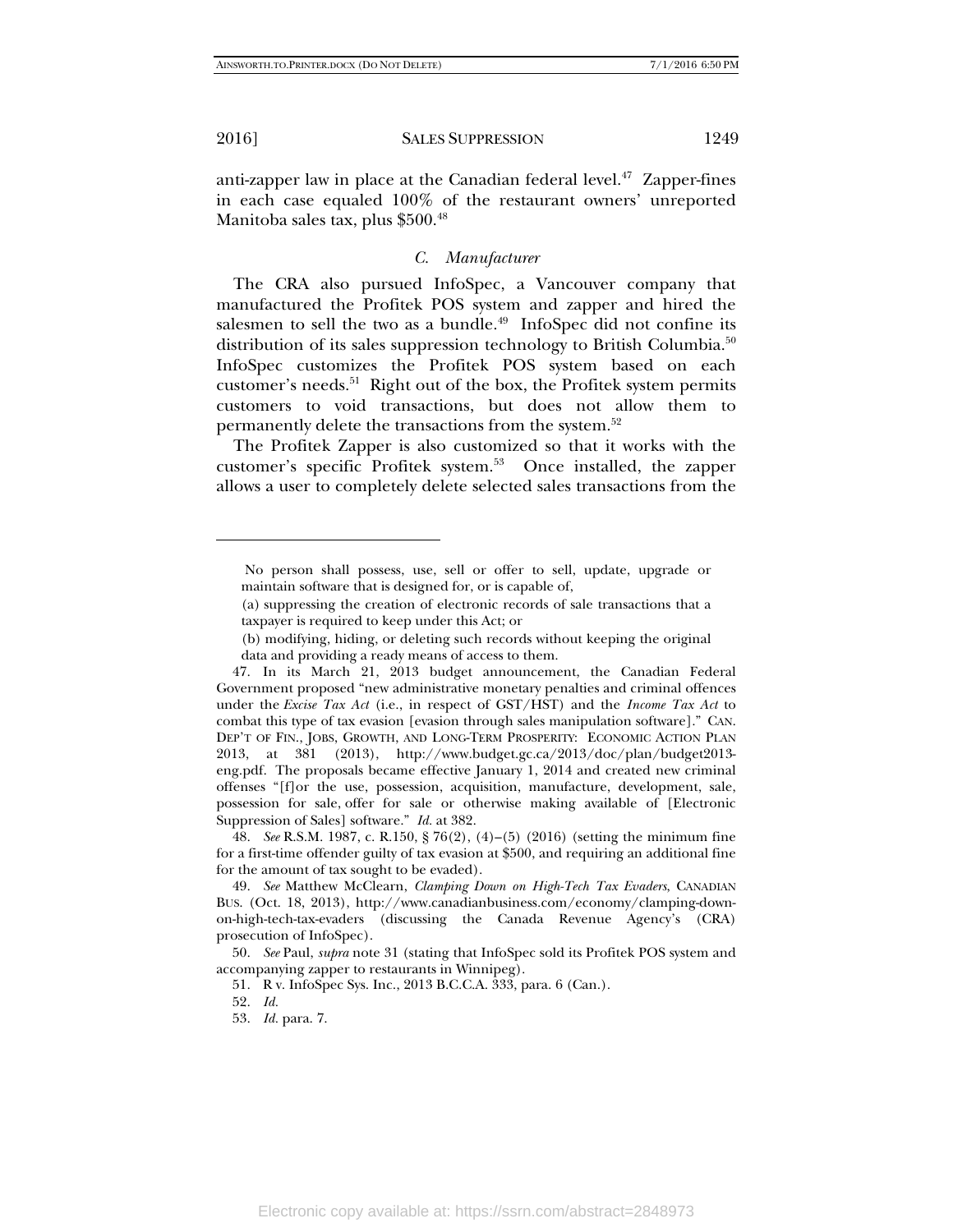sales records.<sup>54</sup> As a result, the Profitek system, with a zapper, will produce records that under-report income and will eliminate records of sales taxes collected by the user.<sup>55</sup>

*R v. InfoSpec Systems Inc.*56 is an appeal from InfoSpec's conviction in the Supreme Court of British Columbia for defrauding the public through its sales of the Profitek Zapper. $57$  The appellate court determined that the sale of a zapper, standing alone, was not an act that reasonable people would consider dishonest.<sup>58</sup> As a result, there was neither fraud nor attempted fraud in this case.<sup>59</sup> The court stated:

It is noteworthy that *the law does not prohibit the making, possession, or sale of a zapper*. As InfoSpec points out, the *Criminal Code* contains a number of provisions that criminalize the possession, making, or selling of certain things capable of being used to commit crimes. . . . I do not accept the Crown's submission that InfoSpec "engaged in a course of dealings that was by its very nature dishonest." InfoSpec participated in commercial transactions involving the sale of a computer program that is not prohibited by law; the restaurants got what they paid for. Whatever reasonable people might think about the propriety of such a sale, I am unable to say they would consider the vendor to have acted dishonestly. *If Parliament considers a prohibition on zappers necessary to thwart tax evasion, then it is open to it to enact a provision* similar to those to which I have just referred.<sup>60</sup>

This holding is consistent with the tax assessment raised on the Manitoba restaurants considered above. $61$  In those cases, zapper-specific penalties were imposed only at the provincial level<sup>62</sup> because there was no comparable anti-zapper law at the federal level.<sup>63</sup> As a result,

 <sup>54.</sup> *Id.*

 <sup>55.</sup> *Id.*

 <sup>56. 2013</sup> B.C.C.A. 333 (Can.).

 <sup>57.</sup> *See id.* paras. 10–11 (explaining that the Crown charged InfoSpec with one count of fraud over \$5000 under section  $380(1)(a)$  of the Criminal Code, R.S.C. 1985, c. C-46; four counts of evading income tax under section 239(1)(b) of the Income Tax Act, R.S.C. 1985 (5th Supp.), c. 1; and four counts of evading the Goods and Services Tax under section  $327(1)$ (b)(i) of the Excise Tax Act, R.S.C. 1985, c. E-15, but that the court only convicted InfoSpec on the fraud count).

 <sup>58.</sup> *Id.* para. 24.

 <sup>59.</sup> *Id.*

 <sup>60.</sup> *Id.* paras. 21–22 (emphasis added).

 <sup>61.</sup> *See Winnipeg Restauranteurs Taste Tax Evasion Fines*, *supra* note 44.

 <sup>62.</sup> *See supra* note 46 (quoting from the relevant Manitoba tax law imposed on the restaurant owners).

 <sup>63.</sup> *InfoSpec Sys. Inc.*, 2013 B.C.C.A. 333, para. 21.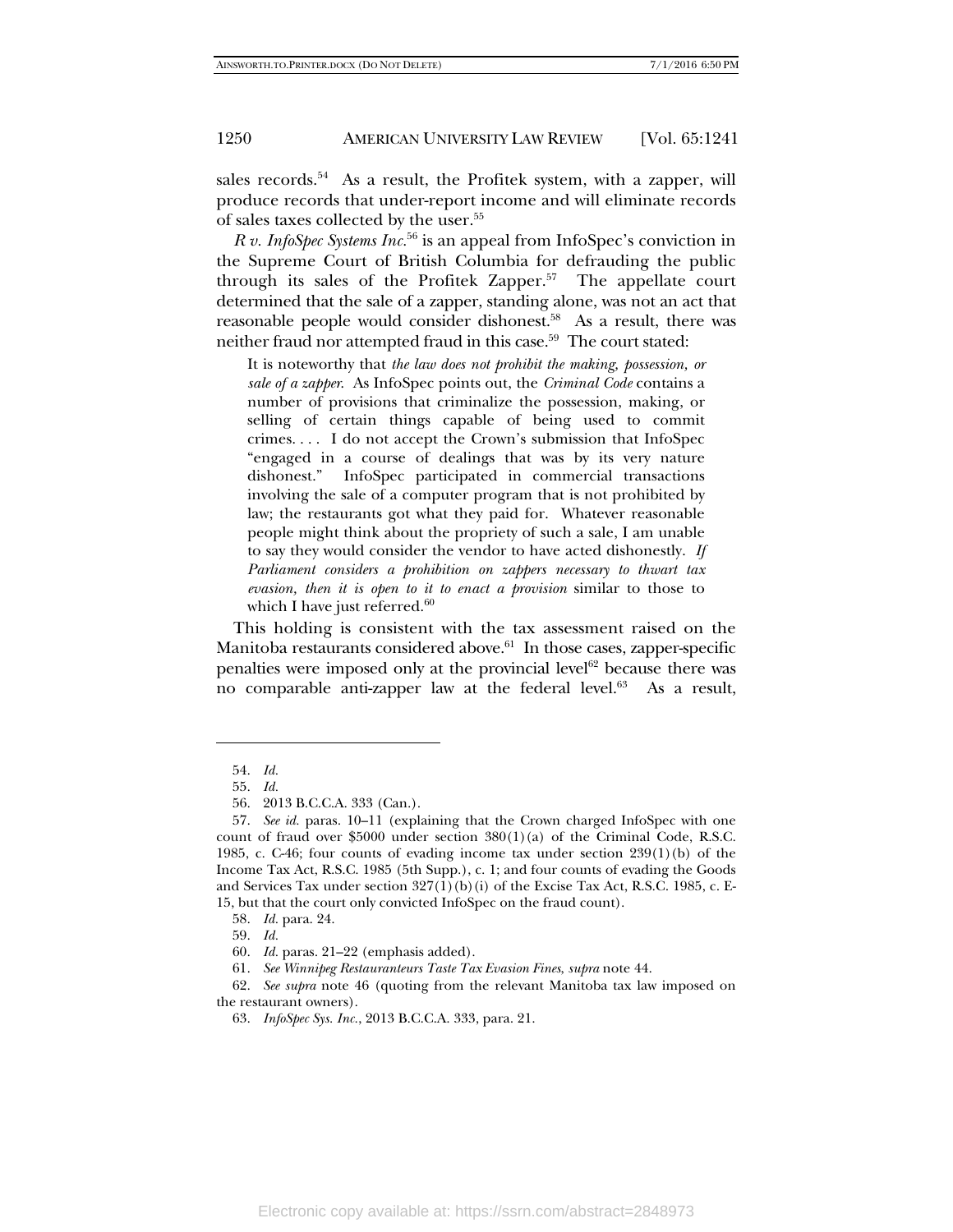Manitoba zapper-fines in each case equaled 100% of the unreported Manitoba sales tax, plus \$500, but the federal fines were zero. $64$ 

Although this decision was effectively rendered irrelevant by the express prohibition of electronic sales suppression (ESS) software in the March 21, 2013 Budget announcement, $65$  it has considerable relevance for the United States and the individual states, many of which find themselves in a position analogous to that in *InfoSpec Systems*. As a result of this holding, the Canadian Federal Government proposed and adopted "new administrative monetary penalties and criminal offences under the *Excise Tax Act* . . . and the *Income Tax Act* to combat [ESS] tax evasion."67 Offenses now include "the use, possession, acquisition, manufacture, development, sale, possession for sale, offer for sale or otherwise making available of ESS software."68

The Canadian federal penalties have a progressive cast. $69$  The penalties allow a measured response to ESS, with a clear distinction between the activities of salesmen and end-users.<sup>70</sup> They are both civil and criminal.<sup>71</sup> Civil penalties include relatively moderate fines, while criminal penalties include heavy fines and jail time.

Civil penalties for the use or possession of ESS are \$5,000 for a first offence, \$50,000 for subsequent offenses, and double for selling or manufacturing ESS. Criminal penalties for sale or manufacture of

 <sup>64.</sup> *See supra* note 48 and accompanying text.

 <sup>65.</sup> CAN. DEP'T OF FIN., *supra* note 47, at 381–82.

 <sup>66.</sup> *See* Furchgott, *supra* note 10 (explaining that zapper software may be a growing problem in the United States because only two zapper cases have been prosecuted by U.S. authorities, but the technology exists and instances of its use in the United States are likely going unnoticed).

 <sup>67.</sup> CAN. DEP'T OF FIN., *supra* note 47, at 381 (indicating that the changes were effective January 1, 2014).

 <sup>68.</sup> *Id.* at 382.

 <sup>69.</sup> *See* R.S.M. 1987, c. R.150, § 76(4)–(5) (2016) (raising both fines and prison time for second and subsequent offenses effective January 1, 2014). The Canada Revenue Agency (CRA) conducted a nation-wide study of sales suppression, which led to the new laws. *See* CRA ELECTRONIC COMMERCE COMPLIANCE DIVISION, HIGH RISK COMPLIANCE STRATEGY DIVISION, ELECTRONIC SUPPRESSION OF SALES (ESS) REPORT ON PHASE ONE OF CRA'S STRATEGY TO ADDRESS ESS, APRIL 1, 2008 TO MARCH 31, 2010 (2010) (redacted version on file with author).

 <sup>70.</sup> *See* CAN. DEP'T OF FIN., *supra* note 47, at 381 (assessing twice the fines for the manufacture or sale of zapper software as for possession, acquisition, or use of the software).

 <sup>71.</sup> *Id.* at 381–82 (listing the new monetary penalties and criminal offenses).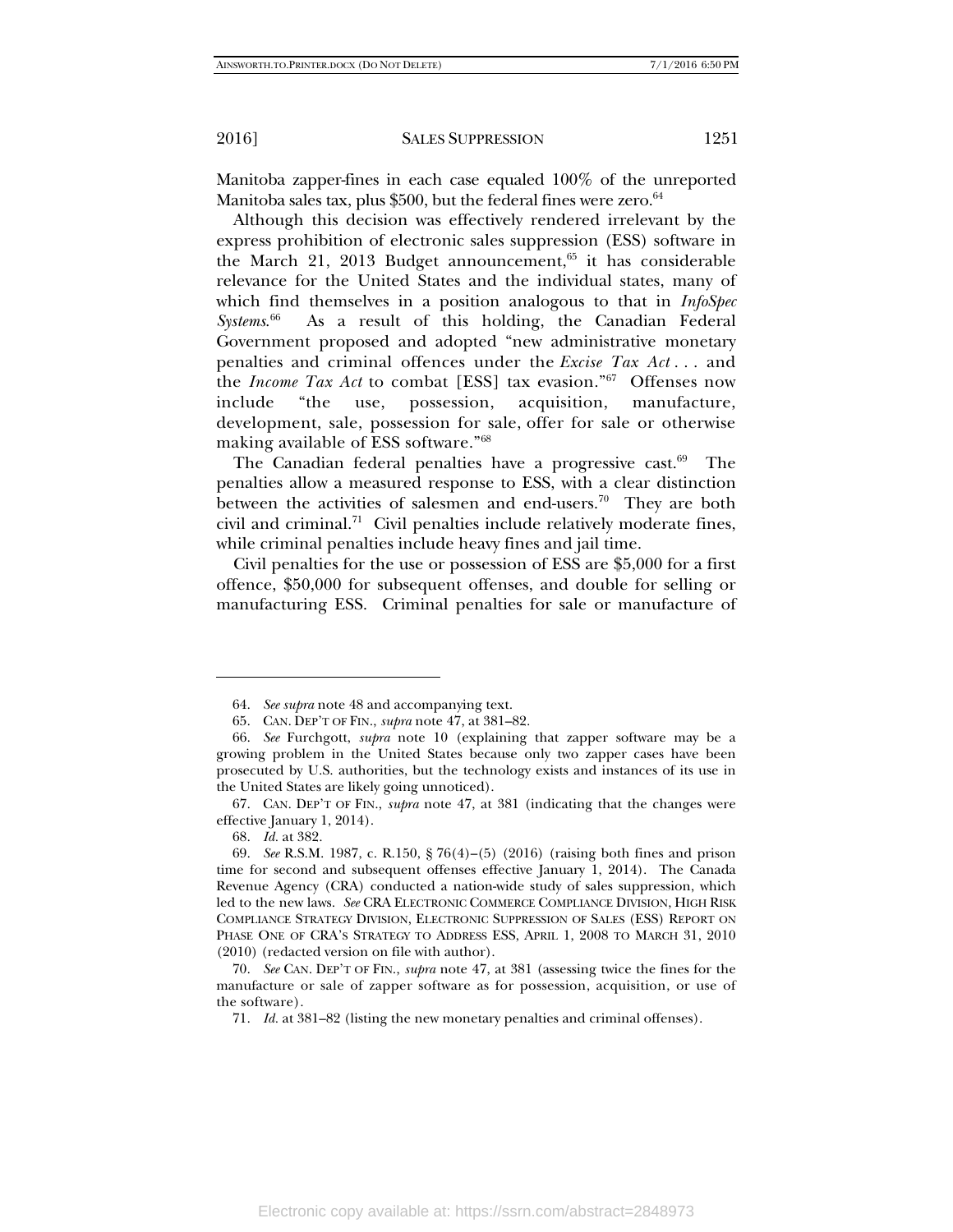-

#### 1252 AMERICAN UNIVERSITY LAW REVIEW [Vol. 65:1241]

ESS include up to  $$1,000,000$  in fines and five years in prison.<sup>72</sup> The U.S. states that have adopted anti-zapper legislation largely follow the language of the Canadian statute, although the monetary penalties in the United States tend to be much lower.<sup>73</sup>

#### II. THE AMERICAN FRAUD CASES

It would be surprising if InfoSpec's Profitek POS system and related Profitek Zapper had *not* crossed the international border and entered the United States. InfoSpec does not characterize itself as a purely Canadian company. It sees itself as an international provider of POS systems that is fully operational in North America with a distinct bilingual advantage for Chinese/English users, as well as any other language supported by Windows. The company's web site explains:

 Profitek is a leading software development company specializing in Point-of-Sale (POS) solutions for the Hospitality and Retail industries. Founded in 1985 and *based in Vancouver, Canada, Profitek has three offices in Canada, two offices in China and a growing dealership network across North America*. It has been ranked among the top 100 technology companies in [British Columbia] . . . since 1999.

 Profitek is unique in providing dedicated POS software suites for the Hospitality and Retail sectors. Mixed hospitality and retail environments such as museums, zoos, campuses, or any organization with both retail and food service operations are ideal candidates for Profitek's solutions.

 Profitek was the first POS solution in North America to provide dual language operation. *The software displays and prints in any second language supported by Windows and allows viewing and printing of orders and receipts in either language, based on the preference of each user*. 74

Given Profitek's international scope, its zappers should have been found in the United States roughly sixteen years ago in 2000, when the Profitek Zapper was first surfacing in Canadian audits.<sup>75</sup> The migration of high-tech tax evasion software across the Canadian border presents new challenges to U.S. tax enforcement officials.

The most obvious targeted U.S. jurisdiction for InfoSpec products would be Washington State. Seattle, Washington is 142 miles south of

 <sup>72.</sup> R.S.C. 1985, c. 1 (5th Supp.), § 239.1(2)–(3); *see also* CAN. DEP'T OF FIN., *supra* note 47, at 381–82.

 <sup>73.</sup> CAL. REV. & TAX CODE § 7153.6(2)(A) (West 2016).

 <sup>74.</sup> *About Profitek*, PROFITEK, http://www.profitek.com/About (last visited May 17, 2016) (emphasis added).

 <sup>75.</sup> *See* Furchgott, *supra* note 10 (noting that Quebec's tax agency reported a case of zapper software sales in the year 2000).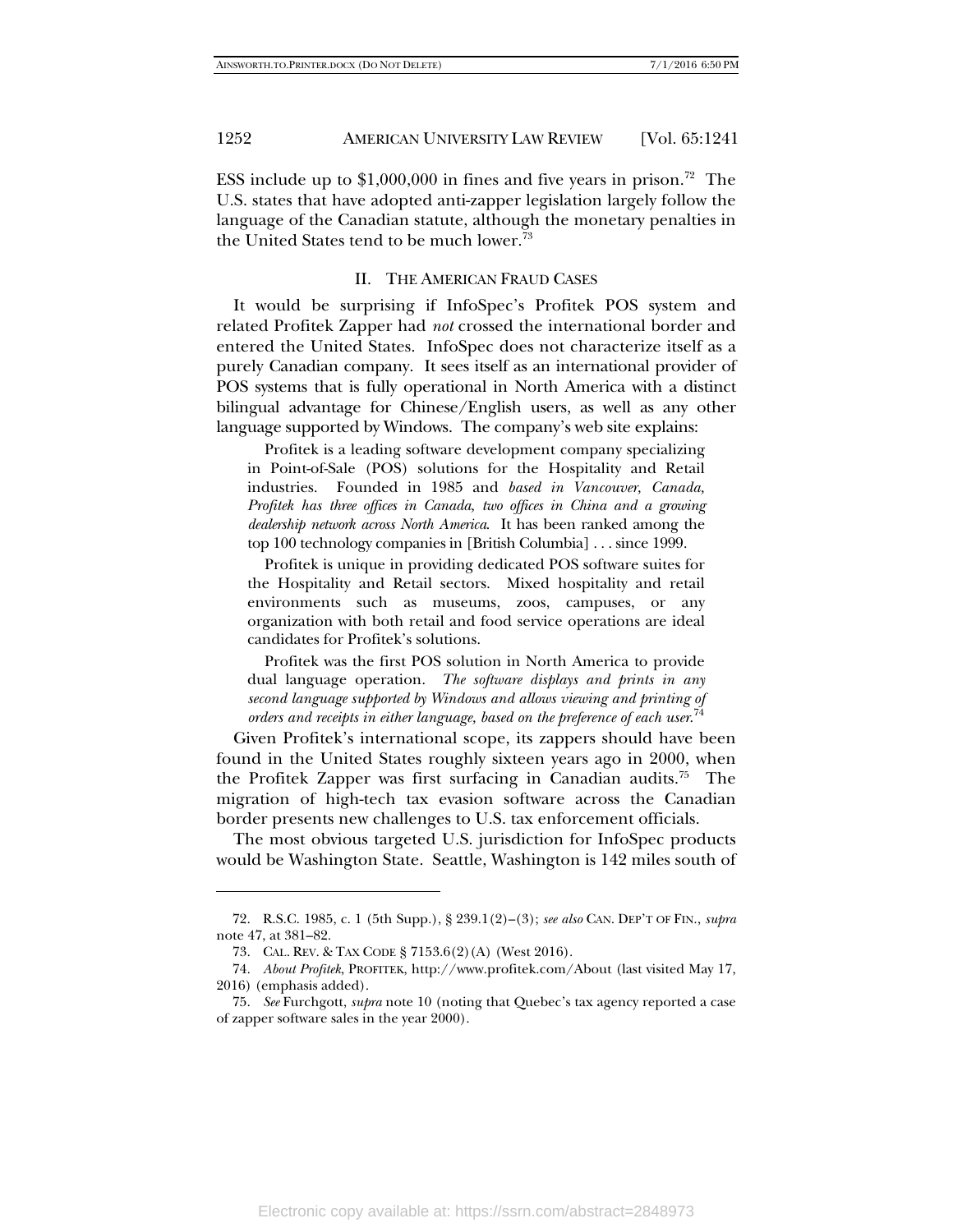Vancouver, British Columbia, and is considerably closer than Winnipeg, Manitoba. Nevertheless, the first public announcement by any U.S. tax authority that the Profitek Zapper may have been used in the United States came out of Chicago, Illinois, a full 2202 miles east of the company's head offices.<sup>76</sup> The second public announcement comes from Seattle, Washington, which is much closer to Vancouver than to Chicago.<sup>77</sup>

The Chicago investigation is focused on several specific restaurants all owned by the same individual who may have used the Profitek Zapper.<sup>78</sup> All of the restaurants used the model INFOSPEC SYSTEMS INC. MODEL PROFITEK RM SYSTEM V10.0.3 and an accompanying Zapper.<sup>79</sup> Hu Xiaojun had an ownership interest in all the restaurants, which were all located in the China Square Mall.<sup>80</sup>

In Seattle, the Washington Attorney General's investigation initially focused on an alleged Profitek Zapper salesman.<sup>81</sup> However, the focus has recently turned to one alleged Profitek Zapper-user who allegedly secured the Profitek Zapper from the previously identified salesman.<sup>82</sup> The case involved a restaurant owner named Yu-Ling Wong who had been suppressing sales tax information for three years.83 After investigators discovered the tax fraud, they questioned Wong, who pointed them to John Yin, a sixty-four-year-old selfemployed software salesman.<sup>84</sup> Yin admitted to selling Profitek Zapper software.<sup>85</sup> Other cases in Seattle may follow.

Thus, similar to the litigation in Canada, there are signs that enforcement litigation is beginning in the United States against restaurants that may have used Profitek Zappers in Chicago and the salesmen who are allegedly selling Profitek Zappers in Washington. There is yet to be any evidence of an enforcement action against the manufacturer, InfoSpec Systems, but this may be just a matter of time.

 <sup>76.</sup> Application and Affidavit for a Search Warrant ¶ 43, United States v. Lao You Ju, No. 1:14-mc-00571 (Oct. 21, 2014 N.D. Ill.) [hereinafter Ju Search Warrant Affidavit].

 <sup>77.</sup> Affidavit for Search Warrant, State v. Yin, No. 15-1-12052-9 SEA (July 13, 2015 King Cty. Super. Ct. Was.) [hereinafter Yin Search Warrant Affidavit].

 <sup>78.</sup> Ju Search Warrant Affidavit, *supra* note 76, ¶¶ 42–43.

 <sup>79.</sup> *Id.* 

 <sup>80.</sup> *Id.* ¶¶ 3–6.

 <sup>81.</sup> Yin Search Warrant Affidavit, *supra* note 77, at 1, 3.

 <sup>82.</sup> Information, State v. Wong, No. 16-1-00179-0 (King Cty. Sup. Ct. Was. Feb. 5, 2016) (accusing Yu-Ling Wong of unlawful use of sales suppression software).

 <sup>83.</sup> *Id.* at 2.

 <sup>84.</sup> Yin Search Warrant Affidavit, *supra* note 77, at 3.

 <sup>85.</sup> *Id.* at 4.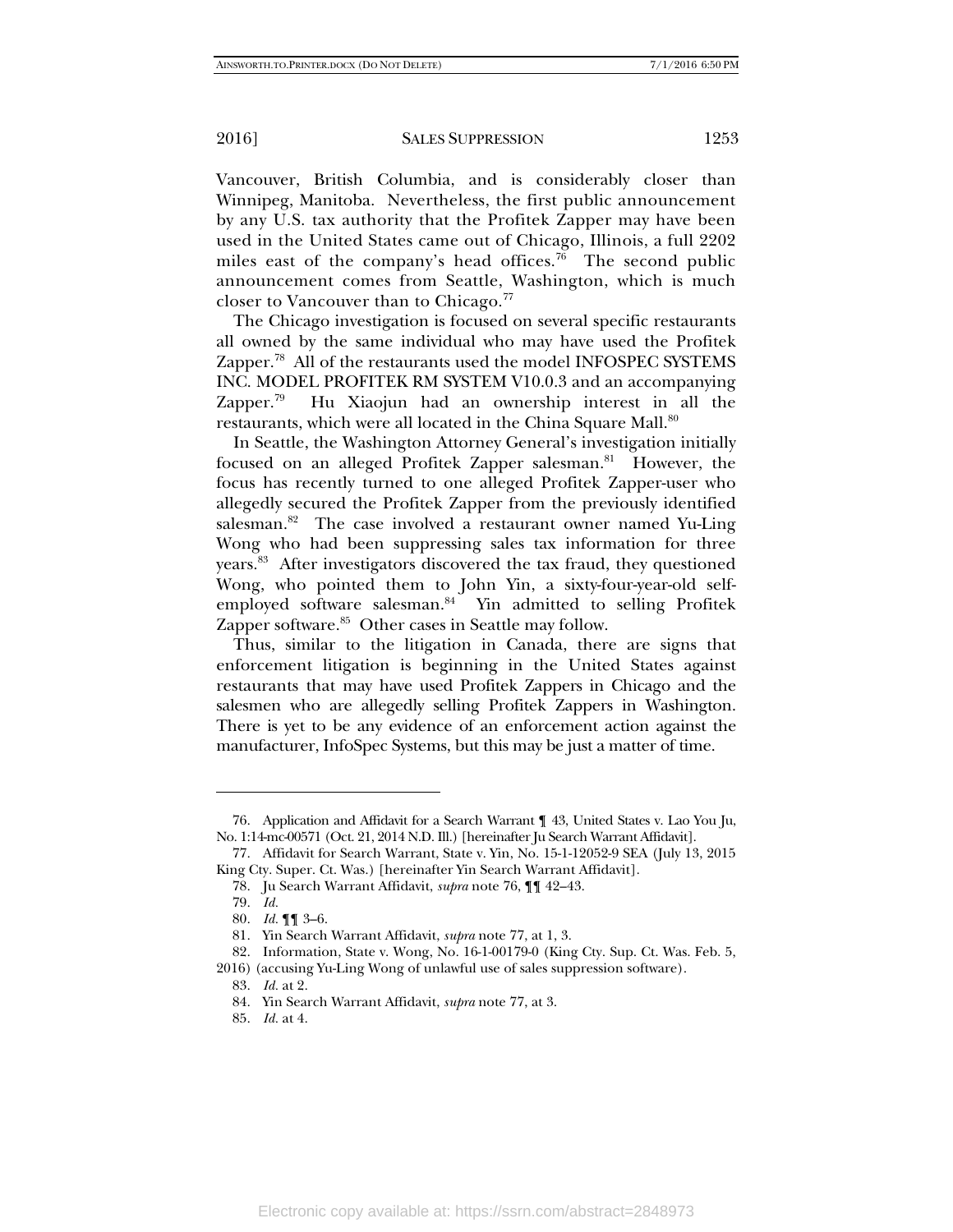j

#### 1254 AMERICAN UNIVERSITY LAW REVIEW [Vol. 65:1241]

### *A. U.S. Restaurants*

On Tuesday, October 21, 2014, the FBI filed nine Applications and Affidavits for Search Warrants with U.S. Magistrate Judge Jeffrey T. Gilbert of the Northern District of Illinois.<sup>86</sup> The FBI wanted to search each of the nine Chicago restaurants owned by Hu Xiaojun, $87$ on the grounds that Hu was systematically under-reporting income.<sup>88</sup> The POS system at each restaurant was "INFOSPEC SYSTEMS INC. MODEL PROFITEK RM SYSTEM V10.0.3,"89 which was the most common system in use at Chinese restaurants in Chicago's Chinatown.90 Alleged violations included (a) conspiracy to commit tax fraud in violation of 18 U.S.C. § 371; (b) tax fraud in violation of 26 U.S.C. § 7206; and (c) wire fraud in violation of 18 U.S.C. § 1343.<sup>91</sup> No Illinois state violations were referenced.<sup>92</sup> In each of the nine cases, the search warrant was (1) formally entered, (2) sealed upon motion by the Government, and (3) marked *Returned Executed* in the court reporting system on April 13,  $2015.^{93}$  However, the execution date for the warrant in each case was October 21,  $2014.^{94}$ 

 <sup>86.</sup> *See* sources cited *infra* note 93; *see also* Ju Search Warrant Affidavit, *supra* note 76, at 1 (listing a Federal Bureau of Investigation (FBI) special agent as the applicant).

 <sup>87.</sup> Hu Xiaojun, a "celebrity chef" also known as Tony Hu, is regarded as the "Mayor of Chinatown" in Chicago. Daniel Gerzina, *Mayor No More? Tony Hu Planning to Sell Most of His Chinatown Restaurants*, CHI. EATER (Feb. 16, 2015, 1:07 PM), http://chicago.eater.com/2015/2/16/8046983/tony-hu-selling-most-chinatownrestaurants.

 <sup>88.</sup> Peter Frost, *Tony Hu Probed for Suspected Conspiracy, Tax Fraud and Wire Fraud*, CRAIN'S CHIC. BUS. (Apr. 28, 2015), http://www.chicagobusiness.com/article/

<sup>20150428/</sup>BLOGS09/150429783/tony-hu-probed-for-suspected-conspiracy-tax-fraudand-wire-fraud.

 <sup>89.</sup> Ju Search Warrant Affidavit, *supra* note 76, ¶¶ 42–43.

 <sup>90.</sup> *See id.* ¶ 43 ("The waiter [at the Lao Sze Chuan—Uptown restaurant] . . . told the agents that a number of Chinese restaurants utilized the same system, which was obtained from what the employee described as a company located in the Chinatown Square mall."); *see also id.* ¶ 43 n.10 ("The Chinatown Square mall is located in Chicago's Chinatown neighborhood. A number of the Tony Gourmet Group restaurants, including Lao Sze Chuan (Subject Business 2), Lao Beijing (Subject Business 4), Lao Shanghai (Subject Business 5), Lao Ma La (Subject Business 7), and Lao Yunnan (Subject Business 9), are located within the China [sic] Square mall.").

 <sup>91.</sup> *Id.* at 1.

 <sup>92.</sup> *Id.*

 <sup>93.</sup> The nine cases are:

<sup>(1)</sup> United States v. Lao Shanghai, No. 1:14-mc-00570 (N.D. Ill. Oct. 21, 2014);

<sup>(2)</sup> United States v. Lao Yunnan, No. 1:14-mc-00574 (N.D. Ill. Oct. 21, 2014);

<sup>(3)</sup> United States v. Lao Sze Chuan, No. 1:14-mc-00566 (N.D. Ill. Oct. 21, 2014);

<sup>(4)</sup> United States v. Lao Sze Chuan, No. 1:14-mc-00567 (N.D. Ill. Oct. 21, 2014);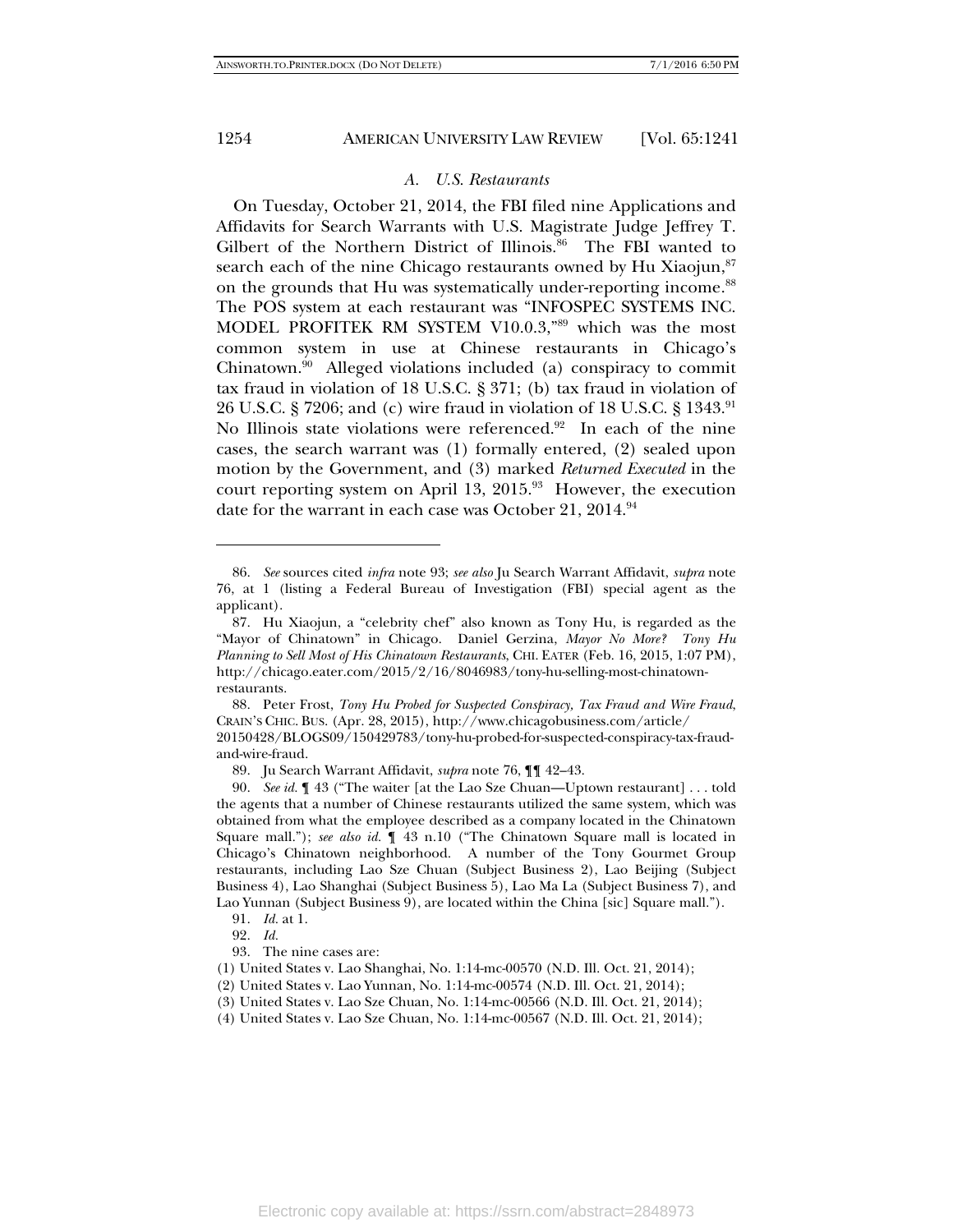There is one case that does not follow this timeline. The court issued two warrants in *United States v. Lao You Ju*: one on October 21, 2014, and one on October 24,  $2014.^{95}$  The latter date was the same date that each of the initial nine warrants were "*Returned Executed"* as indicated on the court dockets.<sup>96</sup> The issuance of a second warrant seems to have allowed the first warrant on the Lao You Ju restaurant to enter the public record on Friday, April 13, 2015, perhaps because the second warrant request opened a second case against the restaurant.<sup>97</sup> A reporter for the Chicago Sun-Times found the court's publication of the first warrant, and the paper ran an article on Monday, April 27, 2015, focusing on the FBI allegations in the first search warrant on the Lao You Ju restaurant.<sup>98</sup>

In 110 pages, the affidavit sets out the major arguments of the tax fraud case against all nine restaurants.<sup>99</sup> The analysis revolves around an apparent "second set of books" constructed from intercepted email attachments. The FBI compared the information with the restaurants' filing positions on federal income tax returns and Illinois sales tax returns.<sup>100</sup> Monthly bank deposits provided further contrast.<sup>101</sup>

The FBI asserted probable cause that the restaurants underreported their gross income by demonstrating, for example, that the Lao Sze Chuan—Downers Grove restaurant allegedly suppressed roughly forty percent of its sales from  $2008$  to  $2010$ .<sup>102</sup> To

<sup>(5)</sup> United States v. Lao Sze Chuan, No. 1:14-mc-00568 (N.D. Ill. Oct. 21, 2014);

<sup>(6)</sup> United States v. Lao Ma La, No. 1:14-mc-00572 (N.D. Ill. Oct. 21, 2014);

<sup>(7)</sup> United States v. Lao Hunan, No. 1:14-mc-00573 (N.D. Ill. Oct. 21, 2014);

<sup>(8)</sup> United States v. Lao Beijing, No. 1:14-mc-00569 (N.D. Ill. Oct. 21, 2014);

<sup>(9)</sup> United States v. Lao You Ju, No. 1:14-mc-00580 (N.D. Ill. Oct. 24, 2014); United States v. Lao You Ju, No. 1:14-mc-00571 (N.D. Ill. Oct. 21, 2014).

 <sup>94.</sup> *See* sources cited *supra* note 93.

 <sup>95.</sup> United States v. Lao You Ju, No. 1:14-mc-00580 (N.D. Ill. Oct. 24, 2014); United States v. Lao You Ju, No. 1:14-mc-00571 (N.D. Ill. Oct. 21, 2014).

 <sup>96.</sup> *Id.* 

 <sup>97.</sup> When the second search warrant was issued, the court assigned a second docket number.

 <sup>98.</sup> Jon Seidel, *Feds Went to Chinatown Looking for Food—and Fraud*, CHI. SUN-TIMES (Apr. 27, 2015, 5:29 PM), http://chicago.suntimes.com/news/feds-went-tochinatown-looking-for-food-and-fraud. Personal communication with Jon Seidel on October 25, 2015 indicates that his story was based on "case number 14-MC-571 in the Northern District of Illinois," which is the *United States of America v. Lao You Ju* search warrant filed on October 21, 2014.

 <sup>99.</sup> *See generally* Ju Search Warrant Affidavit, *supra* note 76.

 <sup>100.</sup> *Id.* ¶¶ 4, 9, 39, 52–55, 58–71.

 <sup>101.</sup> *Id.* ¶¶ 88, 93, 97, 104, 108, 113, 120, 131, 140.

 <sup>102.</sup> *Id.* ¶¶ 52–55.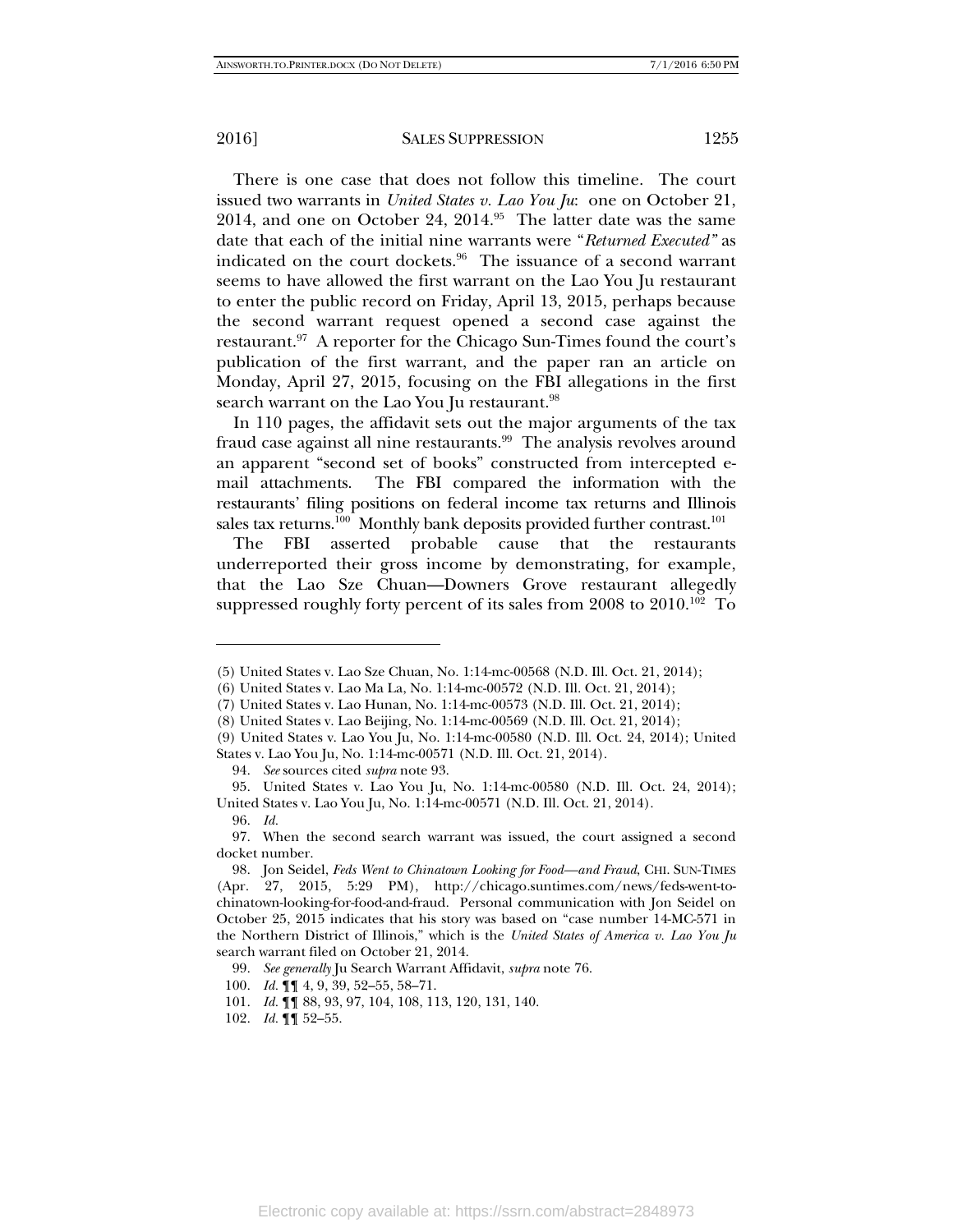do this, the FBI compared the manager's spreadsheets of sales with the gross receipts filed on the federal corporate return.<sup>103</sup>

The FBI is clearly interested in cash sales.<sup>104</sup> The warrant strongly suggests that each of the nine restaurants systematically suppressed cash sales. Undercover agents went to each restaurant, purchased meals with cash, and secured a receipt that indicated payment for the meal and payment of the Illinois sales and use tax that was included in the charge.105

In constructing the tentative "second set of books," the FBI broke down the amounts received into cash and credit card transactions.<sup>106</sup> When these figures were compared with the restaurants' monthly Illinois sales and use tax returns from Forms ST-1 and E911 Surcharge Return, it appeared that the amounts declared on the tax returns were uniformly lower, suggesting suppression.<sup>107</sup> To make its point even clearer, the FBI further aligned monthly bank deposit data.108 For example, the average monthly deposit for Lao Sze Chuan was \$230,812, but the average monthly receipt reported on Illinois Form ST-1 was \$214,995.<sup>109</sup> Similarly, the average monthly deposit for Lao You Ju was \$94,330, but the average monthly receipts reported on Illinois Form ST-1 was \$82,468.110 In addition, the bank records show that for month after month and for restaurant after restaurant, no cash was deposited into corporate bank accounts, suggesting that a large portion of the (allegedly) suppressed sales were the cash transactions.111 The bank deposits on record are primarily credit card merchant account deposits.<sup>112</sup>

There is no mention of a Profitek Zapper in the search warrant.<sup>113</sup> However, given the presence of the Profitek POS system in each of the nine restaurants,  $114$  knowledge of the prior litigation in Canada,  $115$ 

 <sup>103.</sup> *Id.* ¶ 55 (containing a chart showing that the restaurant reported gross sales figures below actual sales figures).

 <sup>104.</sup> *Id.* ¶ 4.

 <sup>105.</sup> *Id.* ¶¶ 87, 96, 103, 107, 112, 119, 130, 139.

 <sup>106.</sup> *Id.* ¶¶ 84–85, 89–90, 94, 98, 105, 109, 117, 128, 137.

 <sup>107.</sup> *See id.* ¶¶ 57–58, 60–61, 63–64, 66–67, 69–70, 72–73, 75–76, 78–79, 81–83, 93,

<sup>97, 104, 108, 113, 120, 131, 140.</sup> 

 <sup>108.</sup> *Id.* ¶¶ 88, 93, 97, 104, 108, 113, 120, 131, 140.

 <sup>109.</sup> *Id.* ¶ 93.

 <sup>110.</sup> *Id.* ¶ 113.

 <sup>111.</sup> *Id.* ¶¶ 88, 93–94, 97, 104, 108, 113, 120, 131, 140.

 <sup>112.</sup> *Id.* ¶¶ 85, 90, 94, 101, 105, 110, 117, 128, 137.

 <sup>113.</sup> *See generally id.*

 <sup>114.</sup> *Id.* ¶¶ 42–43.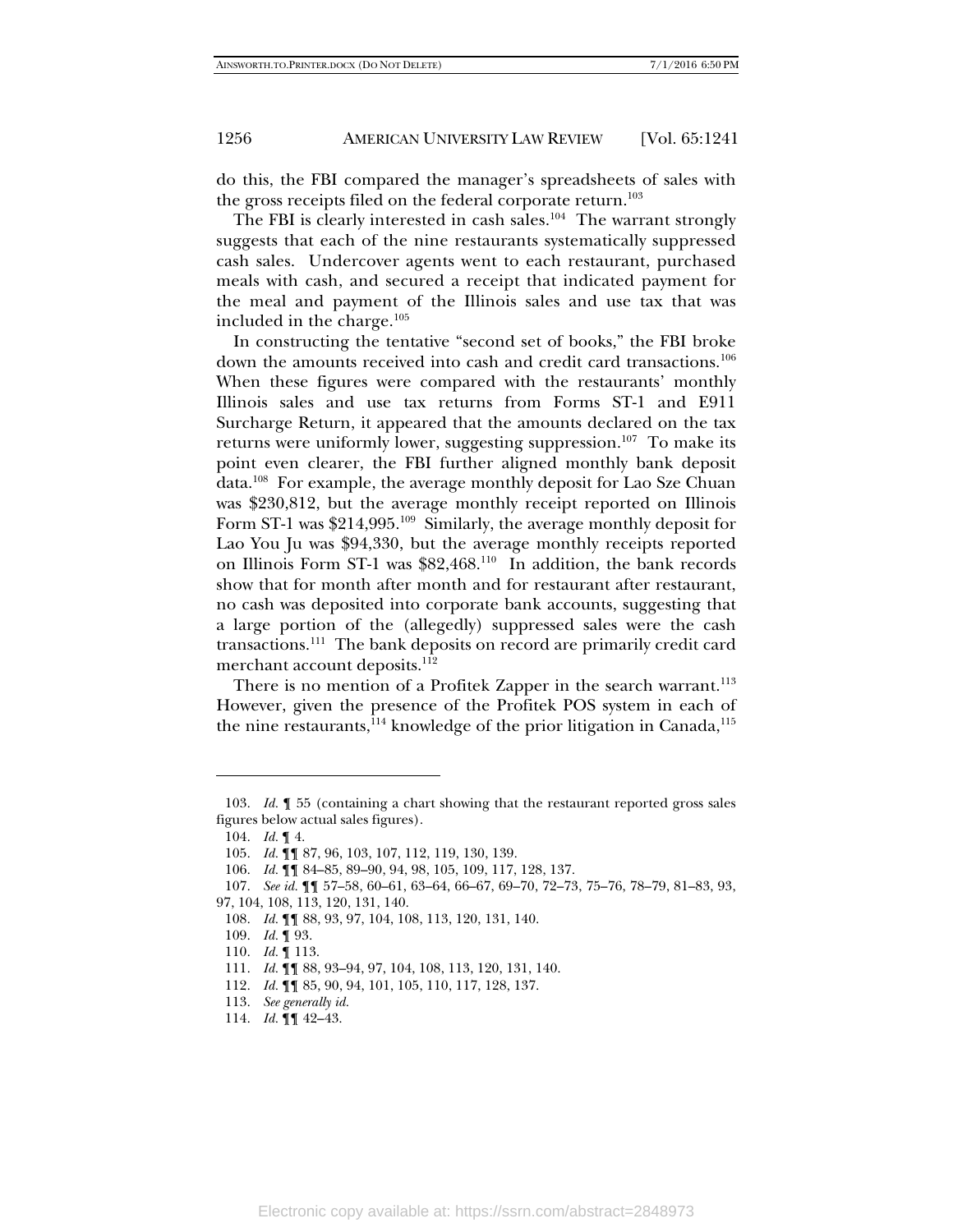and the passage of anti-zapper legislation in Illinois, $116$  it is entirely possible that the FBI might have been using the Chicago investigations to find a Profitek Zapper in Chicago.<sup>117</sup> If the FBI found a zapper, and if any of the nine restaurants used the zapper after January 1, 2014, then the state charges against Hu Xiaojun could be criminal.<sup>118</sup>

On August 16, 2013, the Governor of Illinois signed into law Public Act 098-0352, which made the knowing sale, purchase, installation, use, or transfer of zappers a Class 3 felony.<sup>119</sup>

Under Illinois law, a Class 3 felony is punishable by two to five years' imprisonment.120 An "extended term" Class 3 felony is punishable by five to ten years in prison.<sup>121</sup> Despite the criminal statute, each of the ten cases—one against each of Hu Xiaojun's nine restaurants including an additional case for the second warrant for the Lao You Ju restaurant—are now formally *closed* in court records.<sup>122</sup> Consequently, there is no tax case in the public record. The FBI actions were considered "mysterious" in the local media.123 Hu Xiaojun was in the process of selling his restaurant and moving out of

 <sup>115.</sup> R v. Au, 2011 B.C.S.C. 75 (Can.); R v. InfoSpec Sys. Inc., 2013 BCCA 333 (Can.); *see* sources cited *supra* note 44 (reporting about the fines imposed on the Canadian restaurants after they pled guilty).

 <sup>116. 35</sup> ILL. COMP. STAT. 105 / 14 (2014) (effective Jan. 1, 2014).

 <sup>117.</sup> The Search Warrant only references that the State of Illinois Department of Revenue Publication 113 from October 2011, titled Retailer's Overview of Sales and Use Tax and Prepaid Wireless E911 Surcharge, requires that retailers keep "the cash register tapes and other data that provide a daily record of the gross amount of sales" for three and a half years after the date they file an ST-1 return. Ju Search Warrant Affidavit, *supra* note 76, ¶ 41.

 <sup>118. 35</sup> ILL. COMP. STAT. 105 / 14. Illinois passed legislation effective January 1, 2014 that made zapper use a Class 3 felony. *Id.*

 <sup>119. 2013</sup> Ill. Laws 4556 (codified at 35 ILL. COMP. STAT. 105 / 14) ("Any person who knowingly sells, purchases, installs, transfers, possesses, uses, or accesses any automated sales suppression device, zapper, or phantom-ware in this State is guilty of a Class 3 felony.").

 <sup>120. 730</sup> ILL. COMP. STAT. 5 / 5-4.5-40(a) (2016).

 <sup>121.</sup> *Id.*

 <sup>122.</sup> *See* sources cited *supra* note 93.

 <sup>123.</sup> *Mystery Behind Chinatown Raids Remains*, EATER CHI. (Oct. 27, 2014, 4:01 PM), http://chicago.eater.com/2014/10/27/7079837/mystery-behind-chinatown-raidsremains (reporting that Hu Xiaojun did not know why the searches occurred, but that his Lao You Ju restaurant was back open); Peter Frost, *What's Happening with Chinatown's Tony Hu?*, CRAIN'S CHI. BUS. (Feb. 28, 2015), http://www.chicagobusiness.com/article/20150228/ISSUE01/302289982/whatshappening-with-chinatowns-tony-hu.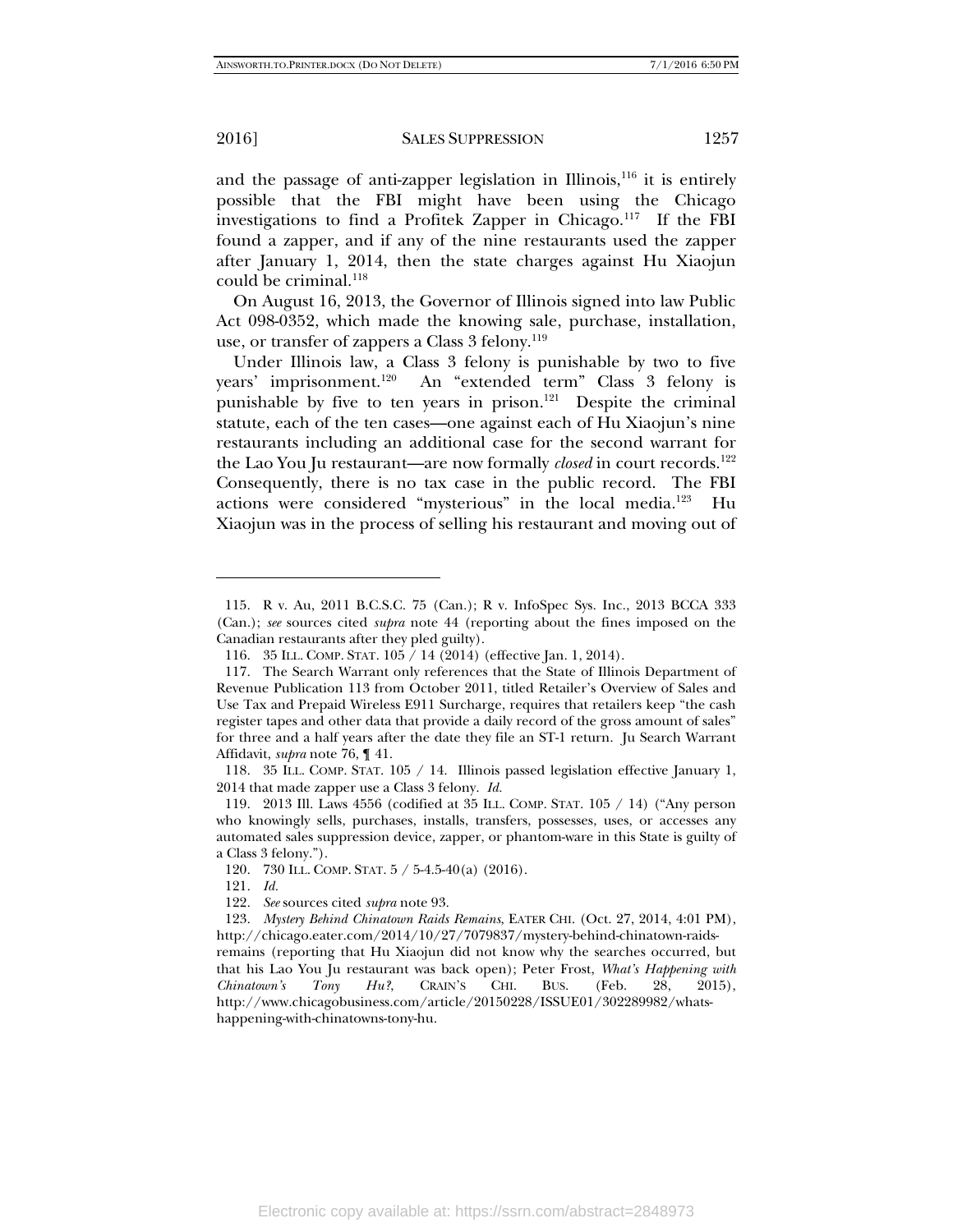state.<sup>124</sup> Lao Beijing was sold in January 2015.<sup>125</sup> Lao Hunan, Lao Yunnan, Lao Shanghai, and Lao Ma La were up for sale in February 2015, and contracts for their transfer had been signed.<sup>126</sup>

The FBI was also aware that Hu Xiaojun owned restaurants outside of the Chicago area, notably in Milford, Connecticut and Las Vegas, Nevada.<sup>127</sup> The FBI did not obtain search warrants for either of these locations. The FBI's failure to issue search warrants is peculiar in light of the comprehensive assessment of how Hu Xiaojun allegedly coordinated the tax manipulations remotely through e-mail correspondence with managers and bookkeepers.<sup>128</sup> There was concern about whether or not the InfoSpec systems worked with "cloud-based computing."129

The mystery surrounding Hu Xiaojun's involvement in sales suppression has been put to rest with his guilty plea to felony fraud and money laundering charges alleging that he hid more than \$9 million in cash receipts avoiding over \$1.1 million in Illinois sales taxes.<sup>130</sup> The guilty plea came three days after the information.<sup>131</sup> There is no mention of a zapper in the information, which simply records that "defendant Hu modified the restaurants' sales records and caused the restaurants' sales records to be modified in order to conceal cash transactions that had occurred at the restaurants."132

-

128. *See id.* ¶¶ 2 n.1, 38, 52–89, 98–99, 109–27, 132–36, 156–64, 169.

 <sup>124.</sup> Although he resisted the characterization, Hu Xiaojun appears to many to be leaving town: "It's just rumors. A lot of people think I'm leaving Chinatown, but that's not true," he said. "I am thinking a lot about the future, and I plan to pay more attention to (growing the) Lao Sze Chuan (brand)." Peter Frost, *Tony Hu Sells Lao Beijing*, CRAIN'S DINING CHI. (Feb. 2, 2015), http://www.chicagobusiness.com/article/20150202/BLOGS09/150209967/tony-husells-lao-beijing ("Hu said he's been spending much of his time at Lao Sze Chuan Downtown, which opened Dec. 18 in the Shops at North Bridge at 520 N. Michigan Ave. He said he's also entertaining offers to expand to Houston, San Francisco, Los Angeles and New York.").

 <sup>125.</sup> Gerzina, *supra* note 87.

 <sup>126.</sup> *Id.*

 <sup>127.</sup> Ju Search Warrant Affidavit, *supra* note 76, ¶ 6 n.2.

 <sup>129.</sup> *See id.* ¶ 45, n.11. Other jurisdictions have found cloud-based manipulations. Richard T. Ainsworth, *Sales Suppression as a Service and the Apple Store Solution*, 73 ST. TAX NOTES 343, 351–52 (2014) (referencing manipulations on the Aldelo POS system installed by one partner to (allegedly) embezzle funds from the other partner of a North Carolina business through a cloud installation located in California).

 <sup>130.</sup> Plea Agreement ¶¶ 5, 6.a, United States v. Hu Xiaojun, No. 1:16-cr-00316 (N.D. Ill. May 16, 2016).

 <sup>131.</sup> *Id.* (entering Hu's guilty plea on May 16, 2016); Information, Unites States v. Hu Xiaojun, No. 1:16-cr-00316 (N.D. Ill. May 13, 2016) [hereinafter Hu Xiaojun Information] (formally charging Hu on May 13, 2016).

 <sup>132.</sup> Hu Xiaojun Information, *supra* note 131, at ¶ 5.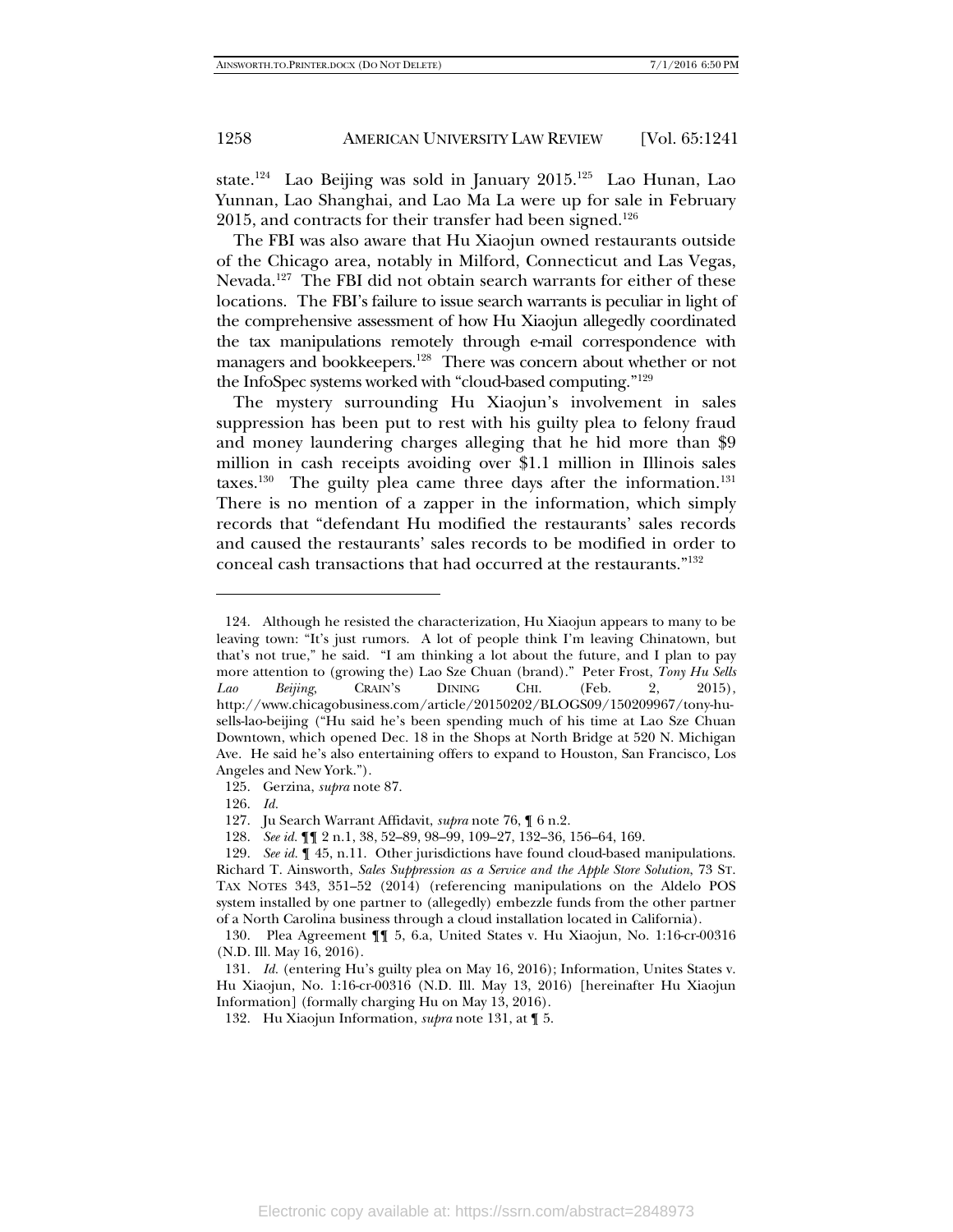#### *B. U.S. Salesmen*

Unlike the FBI in Chicago, when the Washington State Attorney General's Office learned that restaurants in their jurisdiction were using InfoSpec's Profitek POS system with the Profitek Zapper, it secured a search warrant to investigate the salesman.<sup>133</sup> The search warrant was approved and sealed, $134$  but much like the warrant in Chicago, which was unsealed, the local press began writing about it as soon as they learned of the investigation.<sup>135</sup> Articles were published and investigative TV coverage of the story began.<sup>136</sup>

The Attorney General's Office was able to obtain the warrant because the Washington Department of Revenue issued a criminal referral to the Attorney General's Office.<sup>137</sup> A taxpayer who was using a Profitek POS system informed them that the Profitek Zapper had been used with the POS system "for many years" to suppress sales.<sup>138</sup> The taxpayer identified John Yin as the individual who sold the Profitek POS system but "did not admit that John Yin sold her the accompanying Revenue Suppression USB drive."139 However, the affidavit confirms that "this USB only works with Profitek POS Systems."140

Furthermore, John Yin was the "only licensed reseller of Profitek Software in Washington State,"<sup>141</sup> so a warrant was needed to determine whether John Yin sold this Profitek Zapper to others.<sup>142</sup> Did he sell it to others? If so, how many and to whom? The Canadian case,  $R v. Au<sup>143</sup>$  confirmed that Profitek POS salesmen were

 <sup>133.</sup> Yin Search Warrant Affidavit, *supra* note 77.

 <sup>134.</sup> There is a stamp on the top of the Yin Search Warrant Affidavit, *supra* note 77, that says "SEALED." This Article's author's personal communication with the reporter who broke the story revealed that she was at the court house on Monday morning looking for anything that might have become "unsealed" over the weekend and she found this search warrant. The norm is for documents to be sealed for sixty days.

 <sup>135.</sup> Matt Day, *Bellevue Restaurant Accused of Tax Cheating*, SEATTLE TIMES (last updated Feb. 8, 2016, 2:41 PM), http://www.seattletimes.com/business/technology/ bellevue-restaurant-accused-of-tax-cheating (reporting that investigators searched Yin's residence).

 <sup>136.</sup> *See, e.g.*, Amy Clancy, *Bellevue Restaurant Owner Charged in Tax Fraud Case*, KIRO7 (last updated Feb. 6, 2016, 9:51 AM), http://www.kiro7.com/news/kiro-newsapp/restaurants-cheating-washington-taxpayers-out-of-millions/61479512.

 <sup>137.</sup> Yin Search Warrant Affidavit, *supra* note 77, at 3.

 <sup>138.</sup> *Id.*

 <sup>139.</sup> *Id.*

 <sup>140.</sup> *Id.*

 <sup>141.</sup> *Id.* at 4.

 <sup>142.</sup> *See id.* at 7–11.

 <sup>143. 2011</sup> B.C.S.C. 75 (Can.).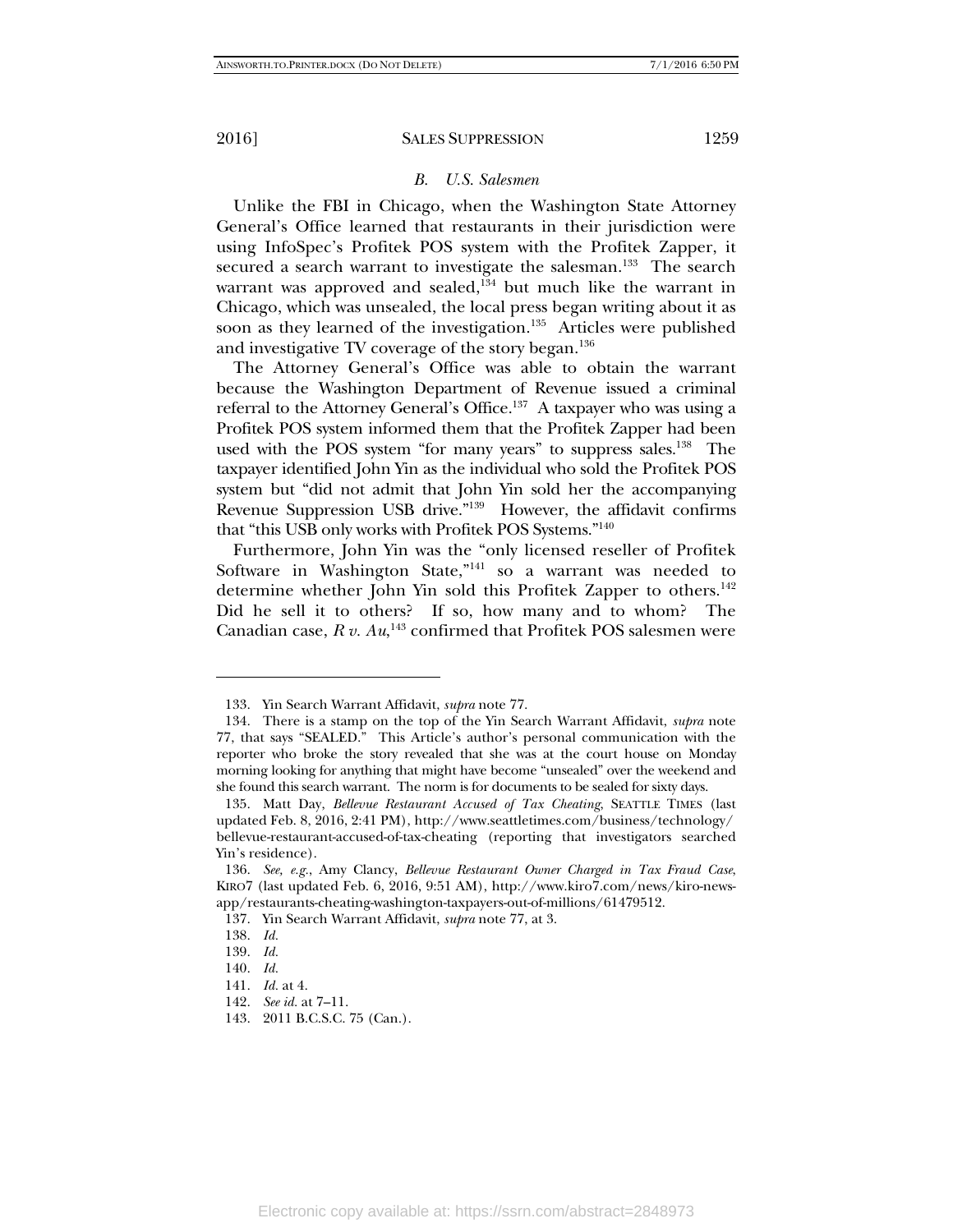instructed to sell Profitek Zappers to clients as a service, and when they did, their commission was  $$400.<sup>144</sup>$ 

The Attorney General's Office needed to search John Yin's home, his automobile, all the technology devices he had, and all the records he kept.145 The scope of the search would include copies of the Profitek Zapper, the customer list of all current and former Profitek clients, and income records.146 In the classic zapper salesman case, it is common for the salesman to also install, troubleshoot, and provide all-purpose sales suppression services for zapper customers.<sup>147</sup> The dominance of this "service model" is the real lesson learned from several undercover sting operations that occurred in New York that targeted sales suppression.<sup>148</sup>

A well-known zapper-salesman case provides a great example of how this type of fraud develops and operates. Michael Roy, a software developer with the Resto Terminal POS supplier in Quebec, with the help of his two sons, aided twenty-eight restaurants commit sales suppression frauds in  $2002$  and  $2003<sup>149</sup>$  During the day, Mr. Roy worked on system software for Resto Terminal POS, but in the evening, he developed a zapper that would defeat the system's record retention system.150 Mr. Roy designed and developed a very effective zapper that was specific to the Resto Terminal POS.<sup>151</sup> His two sons, Miguel and Danny, opened a small consulting business where they installed their father's zapper software and assisted restaurants in committing sales suppression frauds.152

In addition to statutory penalties for the manufacture or retail of sales suppression technology, the aggregate fraud penalties assessed against the Roys were \$1,064,459.153 Income from the Roys'

 <sup>144.</sup> *Id.* ¶¶ 10–11.

 <sup>145.</sup> Yin Search Warrant Affidavit, *supra* note 77, at 14.

 <sup>146.</sup> *Id.* at Attachment B.

 <sup>147.</sup> Ainsworth, *supra* note 129, at 347.

 <sup>148.</sup> *Id.*

 <sup>149.</sup> Richard Ainsworth, *Mass. Zappers—Collecting the Sales Tax that Has Already Been Paid*, (B.U. Sch. Law, Working Paper No. 09-28, 2009); *Fines of More Than One Million Dollars—A Father and His Two Sons Convicted for Tax Evasion in Connection with the Zapper*, REVENU QUÉBEC (May 2, 2003) (on file with author); *Stratos Pizzeria - Amende de Plus d'Un Million pour Fraude Fiscale en Restauration,* LA PRESSE MONTREAL (May 2, 2003) at A14, http://collections.banq.qc.ca:81/lapresse/src/pages/2003/P2003- 02/05/03/A/82812\_20030503LPA14.pdf.

 <sup>150.</sup> *See Fines of More than One Million Dollars*, *supra* note 149.

 <sup>151.</sup> *Id.* 

 <sup>152.</sup> *See id.*

 <sup>153.</sup> *See id.*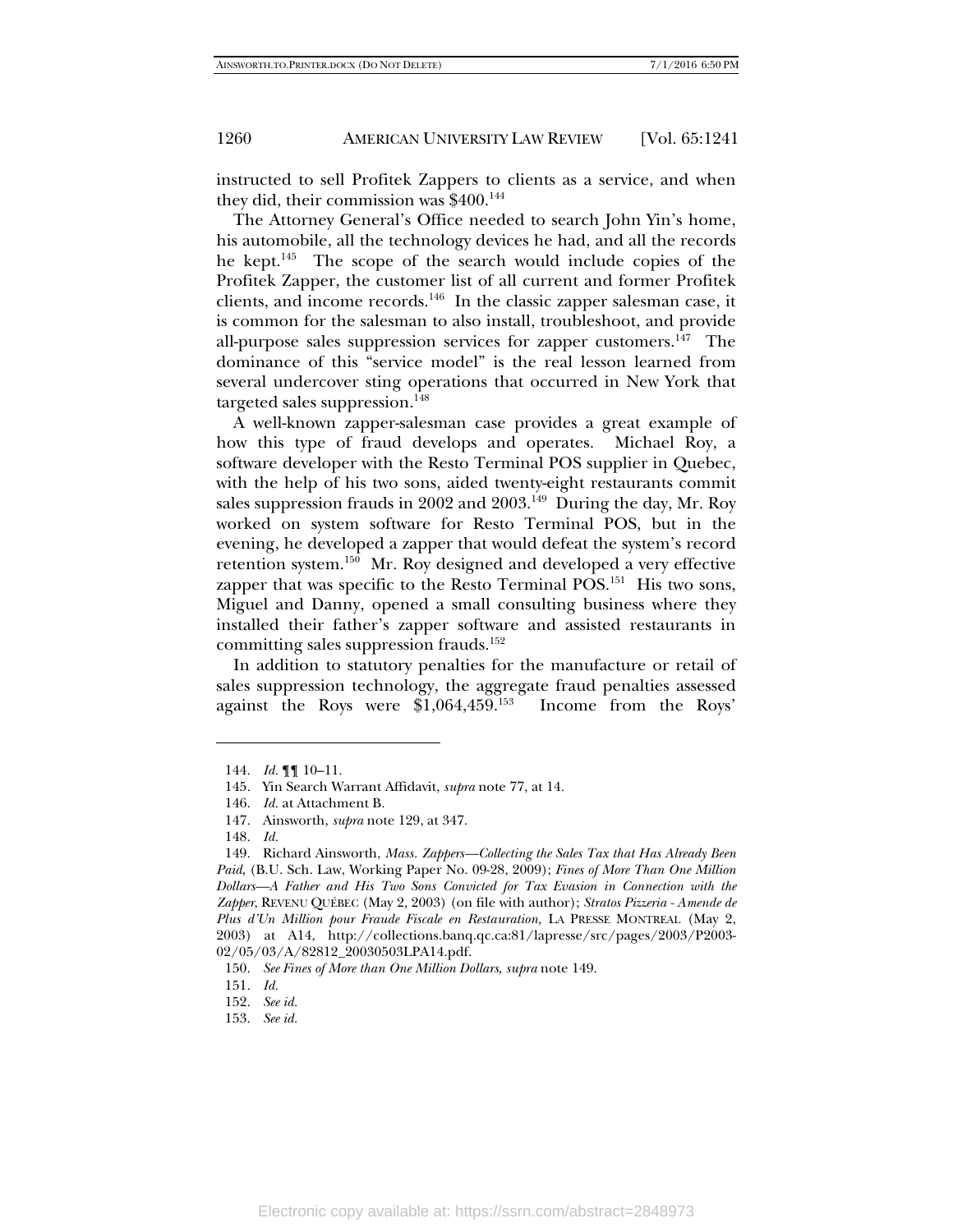"consulting business" was not reported, and, of course, sales of the zapper were also not reported.<sup>154</sup> Instead, to avoid reporting requirements, transactions were in cash.<sup>155</sup> Essentially, the Roys designed their "business" to receive a percentage of the suppressed sales at each location they "serviced."156

Revenue Quebec published the aggregate fraud penalty and tax assessment against the first ten Stratos restaurants, which accumulated to \$1,816,070.90.157 By the time the Roys were sentenced, final restaurant totals were not released.<sup>158</sup> In its press releases, Revenue Quebec was not as interested in the restaurants as it was in the Roys.<sup>159</sup> Revenue Quebec had come to appreciate that it was the salesmen, the installers, and the service providers, more so than the immediate restaurant users, who were at the heart of the sales suppression problem.<sup>160</sup>

Fortunately, the Washington Attorney General and the Washington Department of Revenue seem to have learned a lesson from the Roys. The Washington State search warrant was issued against John Yin, the Profitek salesman, rather than the restaurants.<sup>161</sup>

Unfortunately, unlike the Washington State Attorney General, the FBI in Chicago did not internalize the lesson from the Roys. Rather than pursuing the business that sold the Profitek POS system or the salesman who was directly involved in the sales, the FBI conducted searches of nine area restaurants suspected of using the Profitek Zapper.<sup>162</sup> The FBI knew the name of the Profitek retailer in Chicago, Vision I Computers Inc., and the name of the salesman assigned to Hu Xiaojun's account, Wah Chu.<sup>163</sup> There are currently

 <sup>154.</sup> *All Stratos Restaurants Convicted of Fraud in Connection with the use of a Zapper*, REVENUE QUEBEC (Mar. 18, 2003) (on file with author).

 <sup>155.</sup> *Id.* 

 <sup>156.</sup> *Id.* 

 <sup>157.</sup> The available breakdown is as follows: \$429,179.07 (GST) + \$492,023.11 (PST) + \$214,589.55 (federal penalties) + \$625,028.89 (provincial penalties) + \$55,250.28 (judicial fees). *Id.*

 <sup>158.</sup> *Id.* 

 <sup>159.</sup> *Id.* 

 <sup>160.</sup> *Id.* 

 <sup>161.</sup> *See* Yin Search Warrant Affidavit, *supra* note 77, at 2 (alleging that probable cause existed that John Yin "committed the crimes of Theft in the first degree (RCW 9A.56.030), Filing of False Tax Returns (RCW 82.32.090) and Unlawful Acts (RCW 82.32.090) during the years 2010 through [2015]").

 <sup>162.</sup> *See* Ju Search Warrant Affidavit, *supra* note 76 ¶ 3 (focusing its investigation on the businesses using the Zapper rather than the Zapper salesman).

 <sup>163.</sup> *Id.* ¶ 48.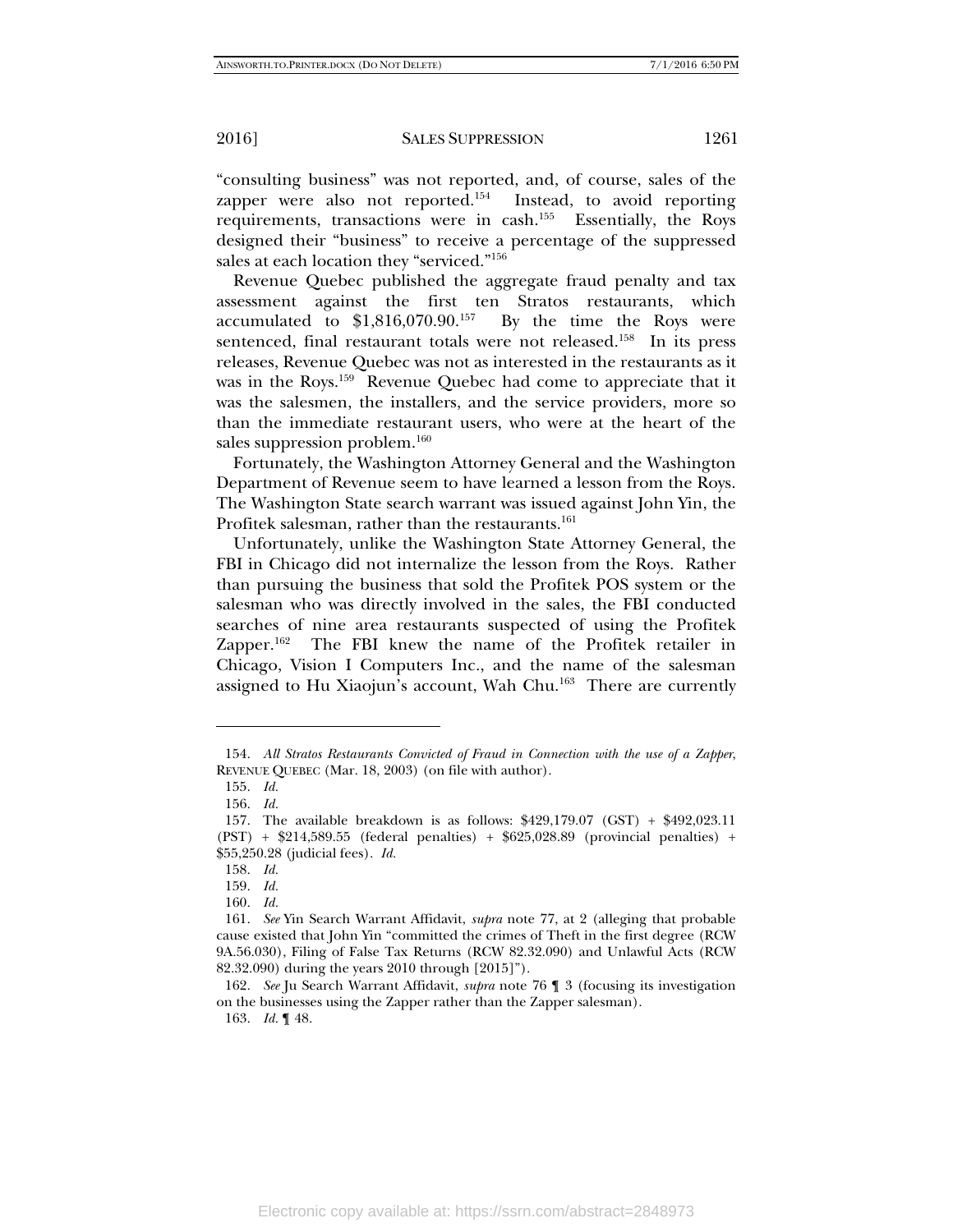no pending search warrants or civil or criminal charges involving either Vision I Computers Inc. or Mr. Wah Chu in the Chicago area.

Indeed, the FBI incorrectly focused on the restaurants despite finding information that could lead to the salesman.<sup>164</sup> The affidavit demonstrated that restaurant employees informed agents that "a number of Chinese restaurants utilized the same [Profitek] system, which was obtained from . . . a company located in the Chinatown Square mall."165 Additionally, the FBI found an email indicating that the salesman set up at least four locations with the same POS system.<sup>166</sup> Further, the affidavit recognized that "it is not uncommon that retail businesses that operate from multiple locations with the same or common management and ownership often utilize the same or similar POS systems."167

The FBI does not seem to appreciate that the core problem in technology-assisted sales suppression are the salesmen, installers, and other "service providers," rather than the individual users.<sup>168</sup> Even if the FBI is right, and the central problem is the individual user of suppression technology, then it should have pursued Hu Xiaojun's five other restaurants outside of Chicago's Chinatown.<sup>169</sup> If Hu Xiaojun is suppressing sales in nine Chinatown restaurants, why would he not be suppressing sales in his other five more remote restaurants? Technology-assisted sales suppression is not geographically constrained.<sup>170</sup> As noted, it moves across and among jurisdictions both domestically and internationally.<sup>171</sup> To stop this fraud, the FBI needed to think like a technology expert, not like a restaurateur who is skimming sales when he is at the cash register.<sup>172</sup>

 <sup>164.</sup> *Id.* ¶¶ 43, 48 (indicating that the Lao Sze Chuan, Lao Beijing, Lao Shanghai, Lao Ma La, and Lao Yunnan restaurants were located in the Chinatown mall). Note 10, *supra*, indicates that five of Hu Xiaojun's nine restaurants are also located in the Chinatown mall: Lao Sze Chuan; Lao Beijing; Lao Shanghai; Lao Ma La; and Lao Yunnan. *Id.* ¶ 43 n.10.

 <sup>165.</sup> *Id.* ¶ 43.

 <sup>166.</sup> *Id.* ¶ 47.

 <sup>167.</sup> *Id.* ¶ 49.

 <sup>168.</sup> *See supra* notes 149–60 and accompanying text (discussing the salience of two cases where the investigation focused on the salesman rather than the restaurants involved).

 <sup>169.</sup> *See* Ju Search Warrant Affidavit, *supra* note 76, ¶ 6 n.2 (listing the following restaurants outside of Chicago's Chinatown: (1) the Lao Sze Chuan in Milford Connecticut; (2) the Lao Sze Chuan in Evanston, Illinois; (3) the Lao 18 in Chicago's River North neighborhood; (4) the Lao Sze Chuan in Skokie, Illinois, and (5) Lao Sze Chuan at the Palms in Las Vegas, Nevada).

 <sup>170.</sup> *See infra* notes 173–79 and accompanying text (expounding on the capability of committing sales suppression fraud remotely).

 <sup>171.</sup> *See id.*

 <sup>172.</sup> *See id.*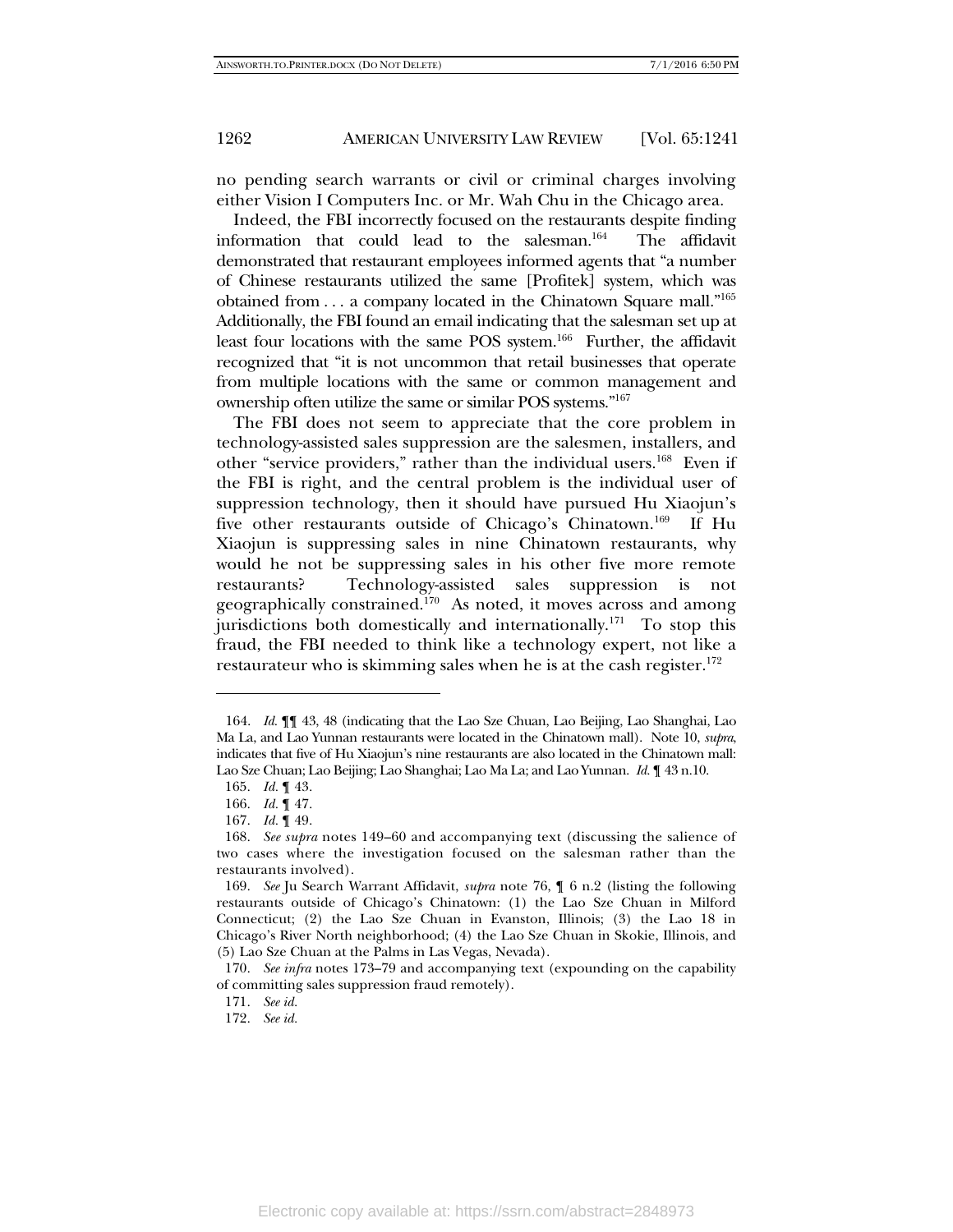The FBI's investigation was too narrow, focusing on the notion that sales suppression occurs locally—where the owner is located.<sup>173</sup> The FBI appears to believe that the person engaged in the suppression fraud must be present where the records are manipulated.<sup>174</sup> This is evident through the FBI's fixation on its discussion with a Profitek employee who explained that the data for each restaurant is preserved on a local server. The employee explained that the POS system "maintains a history of the sales transactions . . . on a server that is integrated into the point of sale system," so the "data from each point of sale system is stored on a local server and not a remote system."175

Hu Xiaojun used a local server in each of his fourteen restaurants, but this does not mean that he could not have manipulated the records of any of those establishments remotely with a Profitek Zapper.<sup>176</sup> If a Profitek Zapper was installed at the remote restaurants, Hu Xiaojun could access each server with "Team Viewer" software and manipulate the records from a safe distance.<sup>177</sup>

In fact, the FBI is currently involved in another sales suppression case involving seven IHOP restaurants in Ohio where the manipulation of records on a MICROS POS system was performed remotely, from the owner's bedroom, with "Team Viewer" software.<sup>178</sup> The Indictment in that case indicates that the owners began remotely manipulating the POS systems shortly after installing the newest MICROS POS system on the IHOP computers.179

As previously illustrated, the Washington Attorney General appears to have a sharper focus on the sales suppression problem than the FBI. When zappers become common in a community, it is imperative to find the salesmen, installers, and service providers who spread the fraud.<sup>180</sup> The restaurants or other retailers are of secondary

 <sup>173.</sup> *See* Ju Search Warrant Affidavit, *supra* note 76, ¶ 45 (focusing the investigation on the fact that the fraud was maintained on a local server rather than committed remotely).

 <sup>174.</sup> *See id.*

 <sup>175.</sup> *See id.* ¶ 45 & n.11.

 <sup>176.</sup> *See infra* notes 178–79 and accompanying text (discussing a scenario where an individual remotely manipulated records with a Profitek Zapper).

 <sup>177.</sup> *See id.*

 <sup>178.</sup> *Eighteen People Indicted for Roles in \$3 Million Schemes Involving Seven IHOP Restaurants*, FBI (May 23, 2012), http://www.fbi.gov/cleveland/press-releases/2012/eighteen-peopleindicted-for-roles-in-3-million-schemes-involving-seven-ihop-restaurants.

 <sup>179.</sup> Indictment ¶ 47, United States v. Elkafrawi, No. 3:12CR 262, 2012 WL 8303904 (N.D. Ohio May 22, 2012).

 <sup>180.</sup> *See* Penelope Lemov, *Sales Tax Zapped by Zappers*, GOVERNING (May 10, 2012), http://www.governing.com/columns/public-finance/col-sales-tax-zapped-tax-

zappers.html (arguing that because the salesman proactively offers a product that is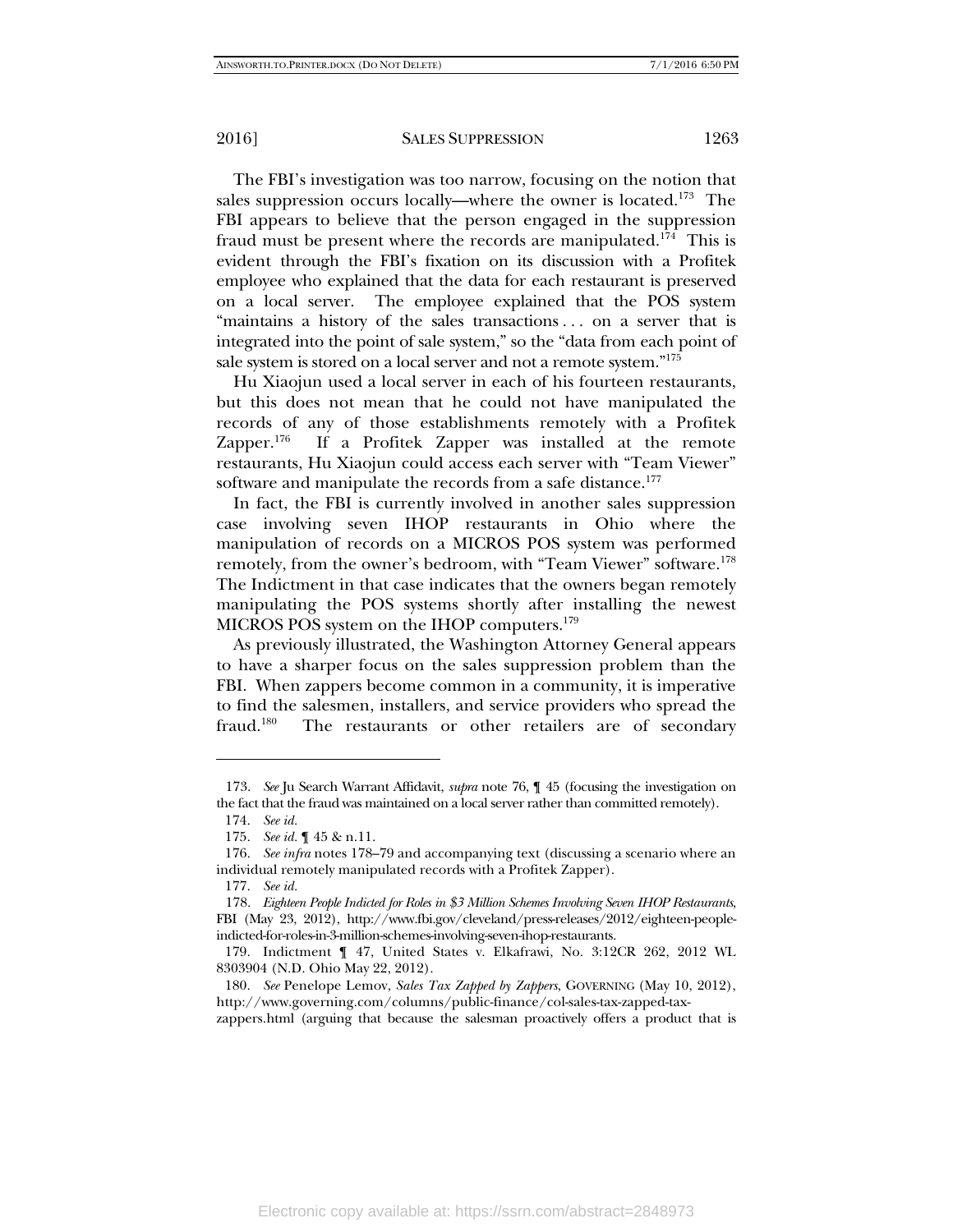importance.<sup>181</sup> Perhaps the Attorney General took the approach he did because the Washington statute directs the enforcement community to aggressively go after the salesmen.<sup>182</sup> Like Quebec, but unlike Illinois, Washington has penalty provisions that directly target the people who sell, install, and service zappers.<sup>183</sup>

The Revised Code of Washington section 82.32.290 makes it unlawful to possess, sell, or service any sales suppression device.<sup>184</sup> It enforces an additional penalty against individuals who provide and service the devices.185 The defendant may also be required to pay the state an amount equal to the sales taxes that were fraudulently withheld.<sup>186</sup>

It is particularly section  $82.32.290(4)(c)(ii)$ , with its emphasis on furnishing, updating, or repairing sales suppression software that is the key. It subjects an individual to a penalty that is the greater of (1) \$10,000, (2) the defendant's gain from the commission of the crime, or (3) the state's loss from the commission of the crime.

With regards to the statute's third prong, the Washington Department of Revenue must *certify* the state's loss because of taxpayer confidentiality rules.<sup>187</sup> In  $Au$ , for example, the state's loss from Au's sale of Profitek Zappers was \$2,400,000 in federal income tax and \$1,000,000 in Goods and Services Tax.<sup>188</sup> This calculation was generated after audits had been completed on only fourteen of the twenty-three firms to whom Mr. Au had sold zappers.<sup>189</sup> Effectively, the third prong of the Washington penalty provision would make Mr. Au and the zapper manufacturer guarantors of total taxes  $lost.^{190}$ 

If Mr. Au was prosecuted under the Washington statute and if the final penalty was determined under the third prong of section  $82.32.290(4)(c)(ii)$ , then his penalty would be calculated by

extremely difficult to detect, the fault does not lie with the individual restaurant owner, who could be put out of business if other nearby businesses utilize the zapper).

 <sup>181.</sup> *Id.*

 <sup>182.</sup> *See* WASH. REV. CODE § 82.32.290(4)(a), (c)(ii) (2013) (creating harsher penalties for the individual who manufactures or provides the device).

 <sup>183.</sup> *Id.* § 4(a).

 <sup>184.</sup> *Id.* 

 <sup>185.</sup> *Id.* 

 <sup>186.</sup> *Id.* § 4(c)(ii).

 <sup>187.</sup> *See id.* ("'[L]oss' means the total of all taxes, penalties, and interest certified by the department.").

 <sup>188.</sup> *See* R. v. Au, 2011 B.C.S.C. 75, ¶ 4 (Can.) (calculating the defendant's mandatory fine based on the state's loss from his crime).

 <sup>189.</sup> *Id.*

 <sup>190.</sup> *See* WASH. REV. CODE § 82.32.290(4)(c)(ii) (noting that a state's loss is "the total of all taxes, penalties, and interest certified by the department to be due").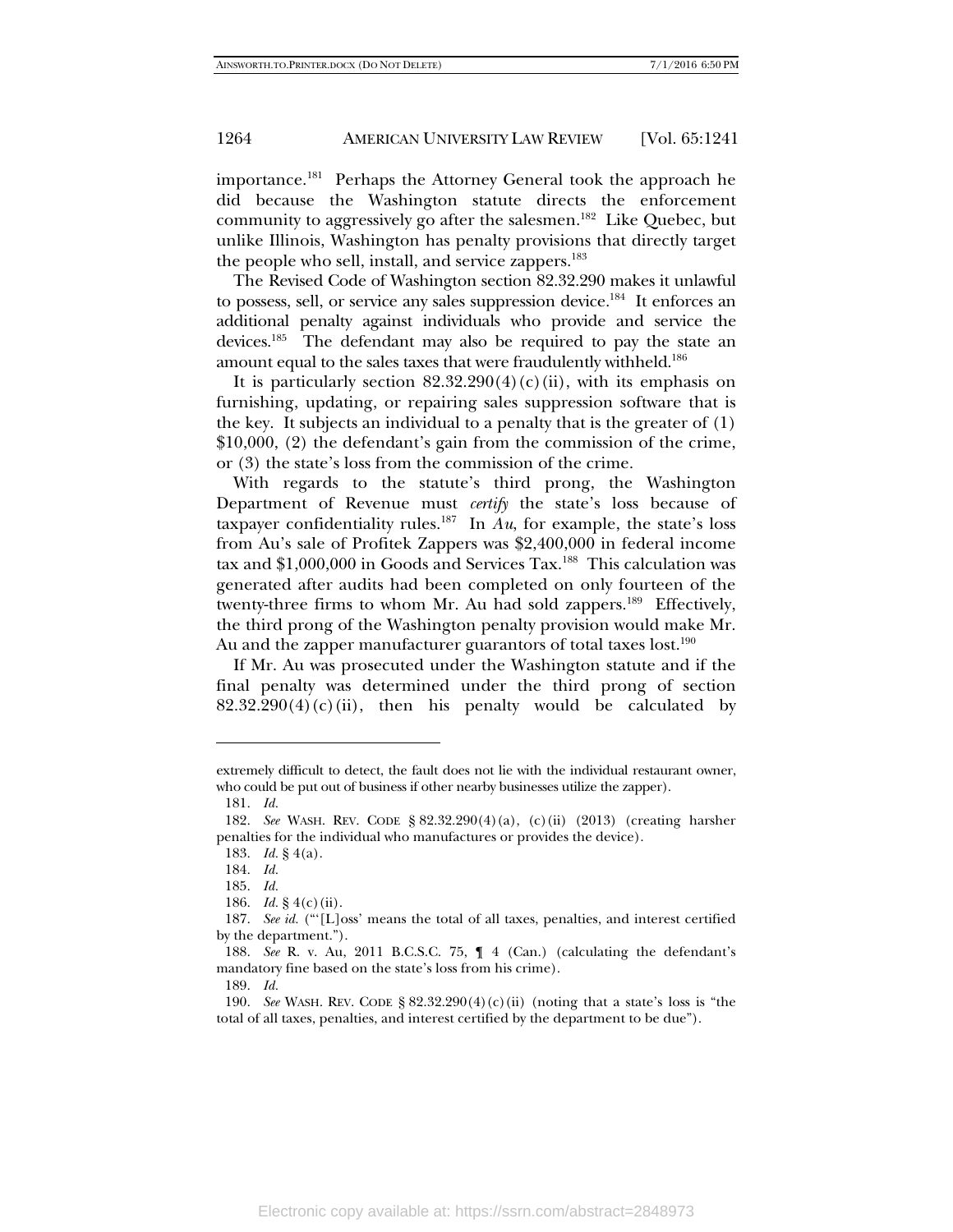-

2016] SALES SUPPRESSION 1265

aggregating the deficiencies of all twenty-three firms he sold Profitek Zappers to and then by netting out the amounts actually remitted. The final amount could be more or less than the \$3,400,000 already determined, but it could not be less than \$10,000.<sup>191</sup>

#### III. LESSONS LEARNED

Technology-assisted sales suppression fraud differs fundamentally from traditional tax fraud.<sup>192</sup> The technology at the heart of this fraud needs to be dealt with directly, and most likely with countertechnology.193 With regards to the zapper provided by Mr. Au, it was on a CD, and the zapper provided by Mr. Yin was on a thumb drive.194 The current version of the Profitek Zapper is available online and does not require local installation.195 Additionally, Profitek offers an Online Ordering Module (OLO), which Profitek suggests can be used to enhance sales via the internet.<sup>196</sup> In this type of situation, both sales records and the zapper would be located in the cloud, making it considerably more difficult for an auditor to find. As technology advances, technology-assisted sales suppression will also inevitably increase.

Enforcement agencies need to develop and employ either: (a) technology that efficiently reconstructs digital transaction records that have been suppressed<sup>197</sup> or (b) security software, technology that

 <sup>191.</sup> *See id.* (stating that the penalty shall be the greater of \$10,000, the defendant's gain, or the state's loss).

 <sup>192.</sup> *See* Devlin Barrett & John D. McKinnon, *Identity Theft Triggers a Surge in Tax Fraud*, WALL ST. J. (Feb. 23, 2014, 8:49 PM), http://www.wsj.com/articles/

SB10001424052702304834704579401411935878556 (describing traditional tax fraud as fraud involving individuals lying about their income or deductions, not requiring the use of complex technology, as opposed to technological sales suppression fraud in which a fake tax document is created).

 <sup>193.</sup> *See* ELECTRONIC SALES SUPPRESSION: A THREAT TO TAX REVENUES, ORGANISATION FOR ECONOMIC CO-OPERATION AND DEVELOPMENT 4, 35, 38 (2013) [hereinafter ELECTRONIC SALES SUPPRESSION], http://www.oecd.org/ctp/crime/

ElectronicSalesSuppression.pdf (suggesting that tax administrations should attempt to improve detection and counter-measures and "invest in acquiring the skills and tools to audit and investigate POS systems").

 <sup>194.</sup> R v. Au, 2011 B.C.S.C. 75, ¶ 7 (Can.); Yin Search Warrant Affidavit, *supra* note 77, at 3.

 <sup>195.</sup> The author's personal communication (by telephone) with members of the Washington Department of Revenue who were conducting the investigation revealed this information.

 <sup>196.</sup> For an assessment of Profitek, see *Profitek*, SOFTWAREINSIDER, http://point-ofsale.softwareinsider.com/l/230/Profitek (last visited May 17, 2016).

 <sup>197.</sup> For example, a company called iSeekDiscovery that is in the forensic data recovery and eDiscovery business promises to be able to recover suppressed data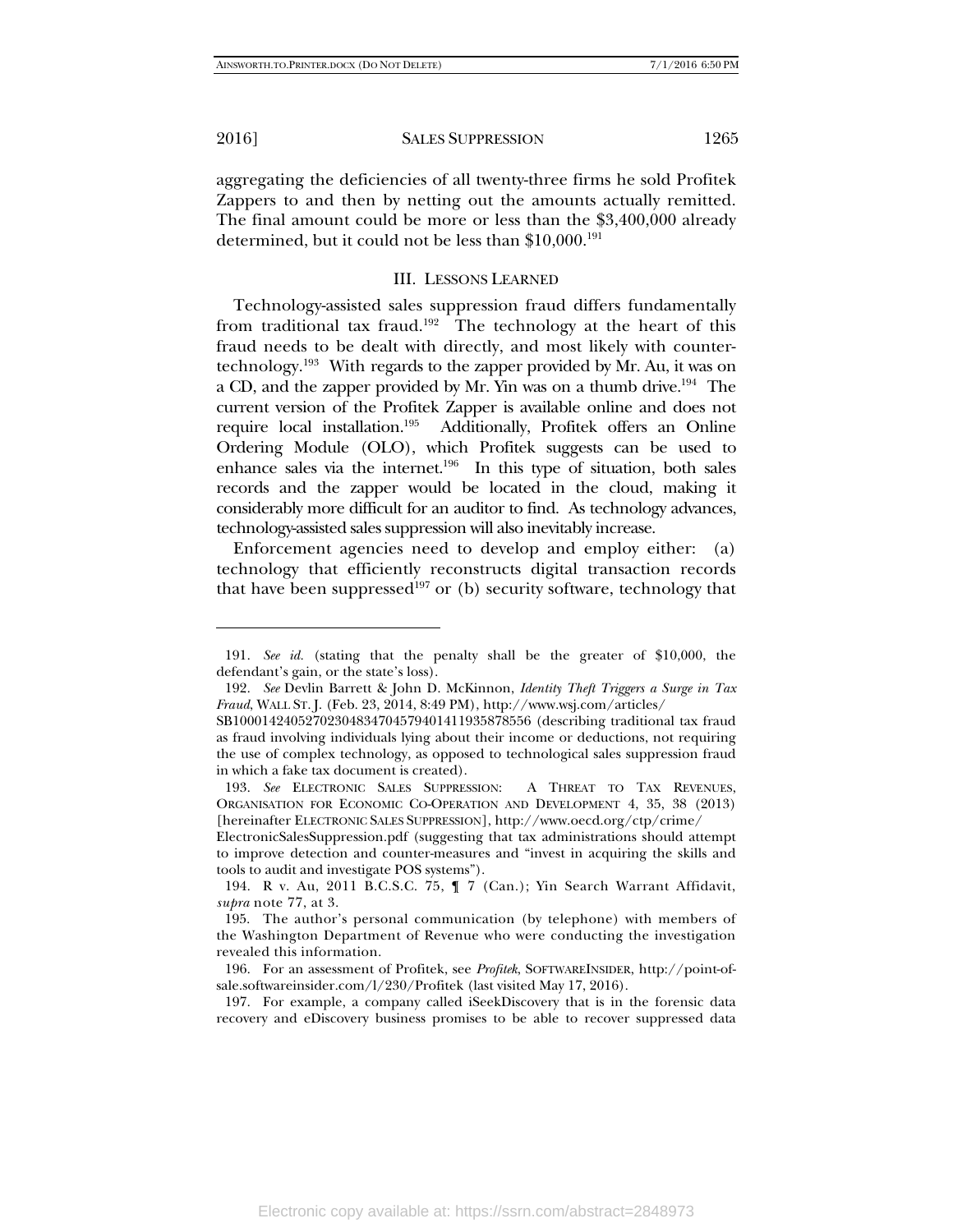-

#### 1266 **AMERICAN UNIVERSITY LAW REVIEW** [Vol. 65:1241]

encrypts and saves digital records at the time of their creation.<sup>198</sup> Most jurisdictions have adopted solution (b).<sup>199</sup> The most effective enforcement regimes involve real-time secure transmission of encrypted transactional data to a central location<sup>200</sup> where artificial intelligence (AI) conducts a high quality risk analysis in a deployment that assures taxpayer privacy.<sup>201</sup>

The primary concern is legislation like House Bill 1051 in South Dakota, which allows the State's Department of Revenue (DOR) to seize automated sales suppression devices or phantomware without a

remotely. *iSeekDiscovery*, CYBER CRIME FORENSICS, http://www.cybercrimeforensics.com/#!iseekdiscovery/c1naj (last visited May 17, 2016).

 <sup>198.</sup> *See Certified Invoicing System (CIS)*, DATA TECH INT'L, http://dti.rs/wpcontent/uploads/2015/06/Document-2015.pdf (describing technology that assists in preventing tax fraud by creating and maintaining evidence of transactions and providing "reliable documentation of transaction that is . . . highly secure").

 <sup>199.</sup> *See generally* Bethany Ansorge, Note, *Software Assisted Sales Skimming—Under Reporting Receipts*, 36 MICH. TAX LAW. 46 (2010) (discussing different jurisdictional approaches to the zapper problem).

 <sup>200.</sup> *See* Richard Ainsworth, *California Zappers: A Proposal for California's Commission on the 21st Century Economy*, (B.U. Sch. of Law, Working Paper No. 09-01, 2009). A number of international companies specialize in data encryption of POS systems responding to government fiscalization regulation, including, for example, Data Tech International Ltd. (DTI). DTI is based in Serbia. DTI's main activity is solution development and consultancy. It assists and advises governments combating tax frauds with commercially available technology. *Certified Invoicing System*, DATA TECH INT'L, http://dti.rs/wpcontent/uploads/2015/06/Document-2015.pdf. Avatar Technologies Ltd. is based in Portugal. It partners with the Suisse group SGS - SOCIETE Genérale de Surveillance and the South African GVG - Global Voice Group. Avatar's main activity involved the development and distribution of regulator-compliant products (electronic cash registers (ECRs); point of sale systems (POSs); and enterprise resource planning systems (ERPs)). *About Avatar*, AVATAR TECHS., http://www.avatar-technologies.com/about (last visited May 17, 2016). APIS-IT is the agency for IT system support and information technologies, and it also works in conjunction with the Republic of Croatia and the City of Zagreb. They have developed very complex IT support systems for the City of Zagreb, and the Tax and Customs Administrations of the Ministry of Finance in the Republic of Croatia. *Questions & Answers*, FISCALIZATION.HR, http://www.fiscalization.hr/en/questions-and-answers (last visited May 17, 2016). Allagma Technologies Inc., based in Montreal, Canada, has considerable experience with data encryption in ECRs and POS systems for Revenue Quebec. Although the Quebec model does not send encrypted data to the Ministry of Finance (the data is kept secure on site), Allagma has offered to provide this service if Revenue Quebec moves in this direction. *What Did They Ask*, ALLAGMA TECHS., http://www.allagma.com/what-did-they-ask-STOP.shtml (last visited May 17, 2016).

 <sup>201.</sup> *See* Richard T. Ainsworth, *Phishing and VAT Fraud in CO2 Permits: The Digital Invoice Customs Exchange Solution*, 77 TAX NOTES INT'L 357, 367 (2015) (discussing the use of state of the art artificial intelligence (AI) over streams of real-time data in Brazil that is sent to the Ministry of Finance for tax fraud risk analysis).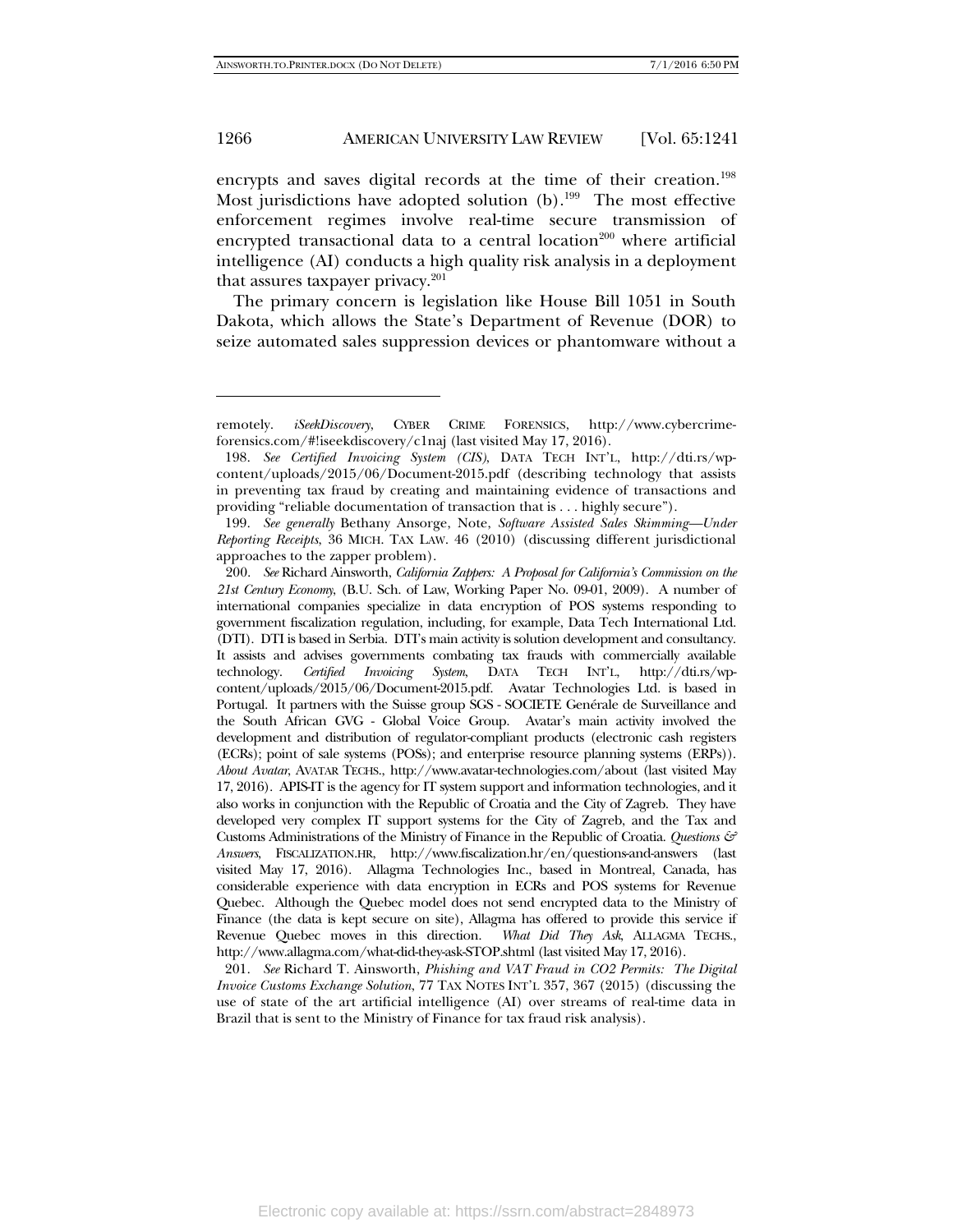warrant.<sup>202</sup> Section 5 empowers the state to seize, without a warrant, "any cash register or device containing an automated sales suppression device or phantom-ware." $203$  Section 1 of the bill states that phantomware is "a programming option embedded in the operating system or hardwired into the electronic cash register that can be used to create a false till, or eliminate or manipulate transaction data before it is entered in the original till."204

The South Dakota provision would therefore allow the warrantless seizure of a restaurant's POS system.<sup>205</sup> Seizure of an establishment's POS system could effectively close a business without a warrant.<sup>206</sup> There is not even a requirement in the South Dakota proposal that the operator must have *used* the sales suppression program before seizure.<sup>207</sup>

The Washington statute seems to also overreach, but in a different direction.<sup>208</sup> This overreach reflects a fundamental problem in "bottom-up" traditional audit compliance in the digital world of zappers and phantomware.<sup>209</sup> In this realm of traditional audits, critical audit data has been removed "from the top" forcing considerable reconstruction through estimates. $210$  Once technology fraud is suspected the audit needs to quickly move to the top of the technology chain. The audit needs to follow the technology from the local establishment (restaurant), to the technology salesman/distributor, and back to the manufacturer/originator of

205. *Id.* 

 <sup>202.</sup> *See* H.R. 1051, 2016 Leg., 91st Sess. (S.D. 2016) (prohibiting the use of sales suppression devices).

 <sup>203.</sup> Section 5 of the Bill sought to amend section 10-59 of South Dakota's Code. *Id.* This bill passed the House Tax Committee 13-1, went through the House floor without a "no" vote, and on February 29, 2016 passed the Senate 35-0. The bill was approved and signed by the Governor on March 10, 2016. *House Bill 1051*, SOUTH DAKOTA LEGISLATURE, http://legis.sd.gov/legislative\_session/bills/Bill.aspx?Bill=1051&Session=2016 (last visited May 17, 2016).

 <sup>204.</sup> H.R. 1051.

 <sup>206.</sup> Though a business could maintain its operations without the POS system, the loss of the system would be to the business's great detriment. *See With vs. Without*, GREAT LAKES BUS. SYS., http://mjssm.ca/with-vs-without-retail (last visited May 17, 2016) (comparing the benefits of using a POS system versus the difficulty in operating without the POS system).

 <sup>207.</sup> H.R. 1051.

 <sup>208.</sup> *See* WASH. REV. CODE § 82.32.290(4)(c)(ii) (2015) (penalizing the manufacturers and sellers of the sales suppression device by imposing high mandatory fines).

 <sup>209.</sup> *See* ELECTRONIC SALES SUPPRESSION, *supra* note 193, at 5 (describing the problem of reconstructing data when evidence of the transaction has been suppressed).

 <sup>210.</sup> *See id.* at 10 ("Detailed business process information is needed in order to carry out an audit on the completeness of reported sales.").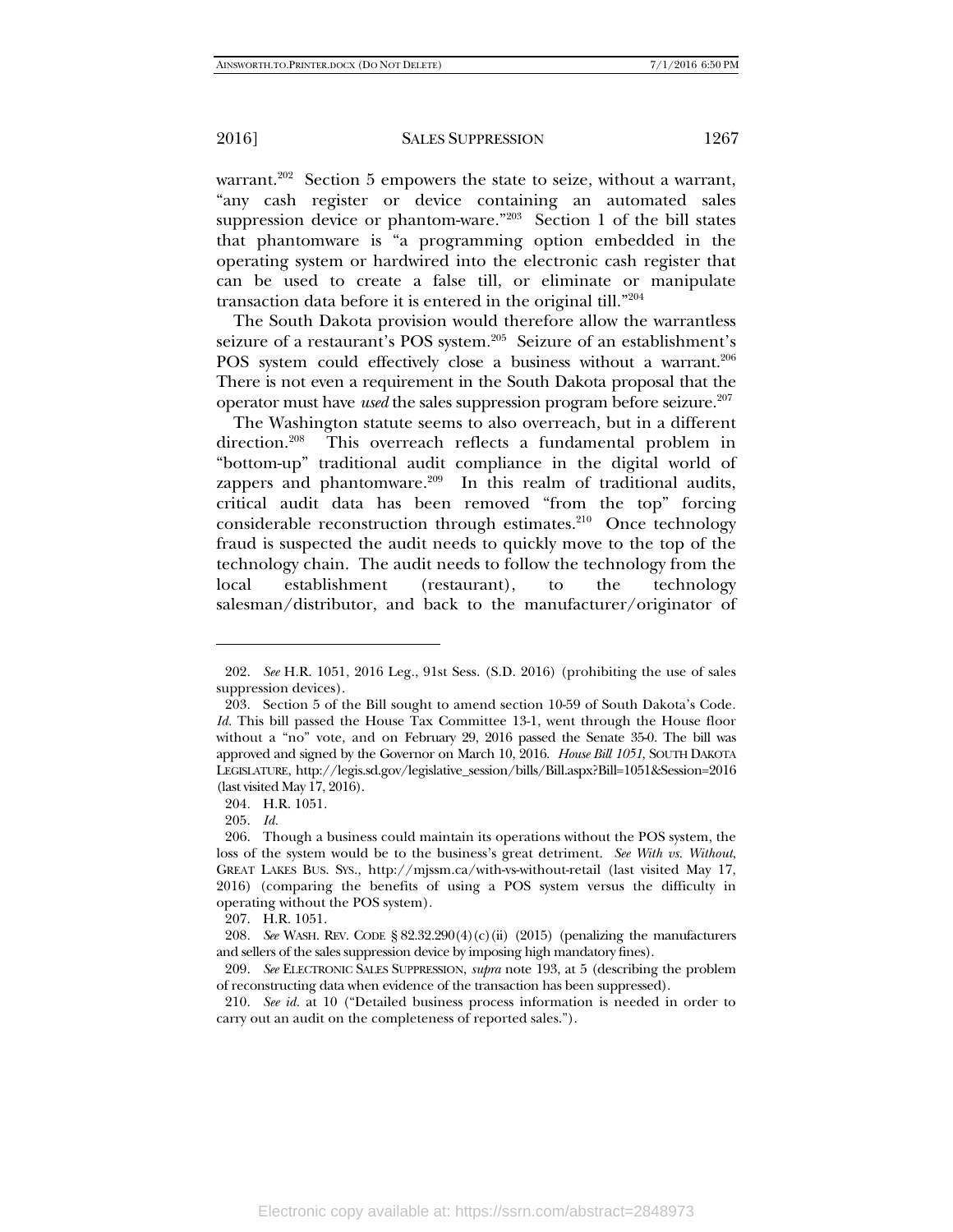the technology as quickly as possible to get a sense of the scope and the true locus of the problem.<sup>211</sup> The enforcing statute needs to support this effort, but the lack of evidence and quantification creates significant challenges. In the realm of combatting sales suppression, statutes tend to border on strict liability, and reach for denials of any right to conduct any business if an individual is tainted with technology fraud.212 Furthermore, the Washington statute makes the salesmen and manufacturers of suppression devices guarantors of the tax revenue "certified" by the DOR.<sup>213</sup>

Once a zapper or a phantomware program has erased transactional data from a POS system, reconstructing actual tax losses is very difficult.<sup>214</sup> Traditional tax administration audit protocol, for example, falls back on estimates.<sup>215</sup> Under the Washington statute, the DOR is allowed to "certif[y]" those estimates as "loss[es]," and then demand that a statutory guarantor, such as the salesman or the manufacturer, pay those estimates. $216$  This kind of overreaching makes the tax system seem unfair. The following questions will arise if Washington State brings an action against InfoSpec: How can the "guarantor" question the DOR's certification if that process is cloaked in taxpayer confidentiality? How does the salesman or manufacturer of a suppression device know the extent of the losses incurred by the state? Can the certification be challenged?

The Washington Statute also points at solutions in another direction.<sup>217</sup> The Revised Code of Washington, section 82.32.290(4)(a) and (b) states:

 $(4)(a)$  It is unlawful for any person to knowingly sell, purchase, install, transfer, manufacture, create, design, update, repair, use, possess, or otherwise make available, in this state, any automated sales suppression device or phantom-ware . . . .

(b) It is unlawful for any person who has been convicted of violating this section to engage in business, or participate in any

 <sup>211.</sup> *See id.* at 29 (indicating that by targeting the zapper and phantomware suppliers, "it is possible to obtain client lists and identify the users of the software," as well as hone in on effective auditing and investigating techniques).

 <sup>212.</sup> *See* § 82.32.290(4)(a)–(b).

 <sup>213. § 82.32.290(4)(</sup>c)(ii).

 <sup>214.</sup> *See* ELECTRONIC SALES SUPPRESSION, *supra* note 193, at 5 (discussing the difficulty of finding the hidden transactions).

 <sup>215.</sup> *See* Theresa Esparza et al., *Sales Tax Audit Best Practices*, TAX ADVISER (July 1, 2012), http://www.thetaxadviser.com/issues/2012/jul/esparza-july.html (explaining that sales tax audits have been utilized to estimate correct amounts of sales taxes).

 <sup>216. § 82.32.290(4)(</sup>c)(ii).

<sup>217. § 82.32.290(4)(</sup>a)–(b).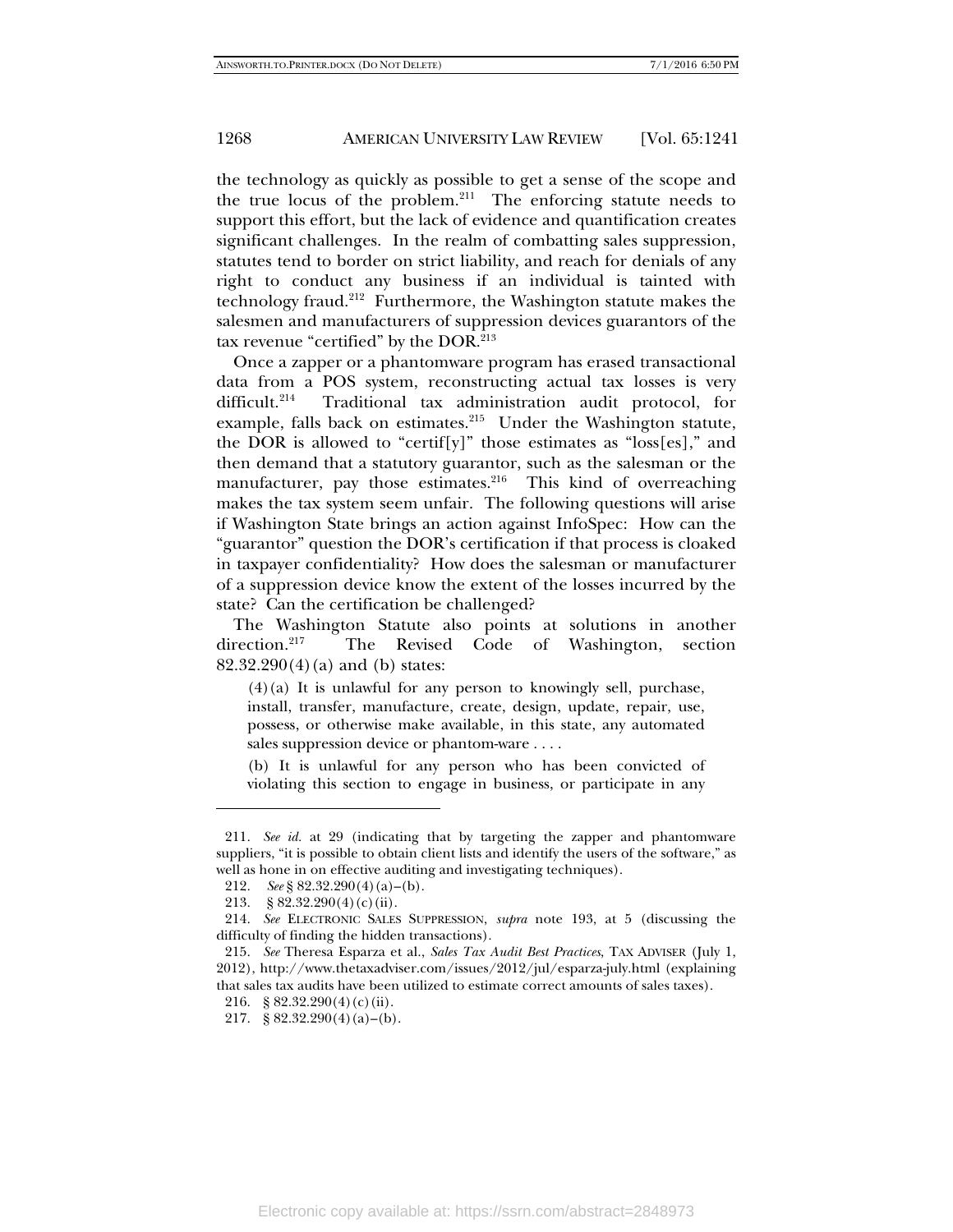business as an owner, officer, director, partner, trustee, member, or manager of the business, unless:

(i) All taxes, penalties, and interest lawfully due are paid;

(ii) The person pays in full all penalties and fines imposed on the person for violating this section; and

(iii) The person, if the person is engaging in business subject to tax under this title, or the business in which the person participates, *enters into a written agreement with the department for the electronic monitoring of the business's sales, by a method acceptable to the department, for five years at the business's expense*. 218

Subsection (iii) is closer to the international standard for dealing with zappers and phantomware. $219$  The only problem with the Washington mandate is that it is limited to individuals convicted of violating the statute.<sup>220</sup> It would be far better for this solution to be adopted universally, or even voluntarily, with the support of business groups trying to reduce the incidence of employee theft or franchise holder embezzlement as was the case with the seven IHOP franchises in Ohio.<sup>221</sup>

Nevertheless, even after a limited adoption of a security solution like that in Washington State, it will be possible (after some time in operation) to determine actual losses at the restaurant level when states employ AI to analyze frequency of guests and menu item selections.<sup>222</sup> With these figures, the DOR could reasonably estimate the state's "losses." It might even be possible to use an amnesty at the retail level to "sign-up" volunteer retailers who would "come clean" and help the state measure the losses in exchange for significantly reduced liability. The losses measured by the AI could still be used as a penalty in separate actions against the salesman and the manufacturer.

 <sup>218.</sup> *Id.* (emphasis added).

 <sup>219.</sup> *Id.*; *see* Sara Womble, *GTP Director Richard Ainsworth on the \$20 Billion Tax Fraud States Are Overlooking*, B.U. LAW NEWS (Nov. 19, 2014), http://www.bu.edu/law/2014/11/19/gtp-director-richard-ainsworth-on-the-20 billion-tax-fraud-states-are-overlooking (providing the example of Rwanda's government, which has required that all business owners must utilize an Electronic Business Machine,

which creates and forwards a daily electronic report to the tax administration).

<sup>220. § 82.32.290</sup> $(4)(a)$ – $(b)$ .

 <sup>221.</sup> *See Eighteen People Indicted for Roles in \$3 Million Schemes Involving Seven IHOP Restaurants*, *supra* note 178 (describing the indictment of individuals who used sales suppression devices to evade taxes).

 <sup>222.</sup> *See* Ainsworth, *supra* note 201, at 367 (explaining how Smartcloud's AI can identify questionable transactions that indicate fraud).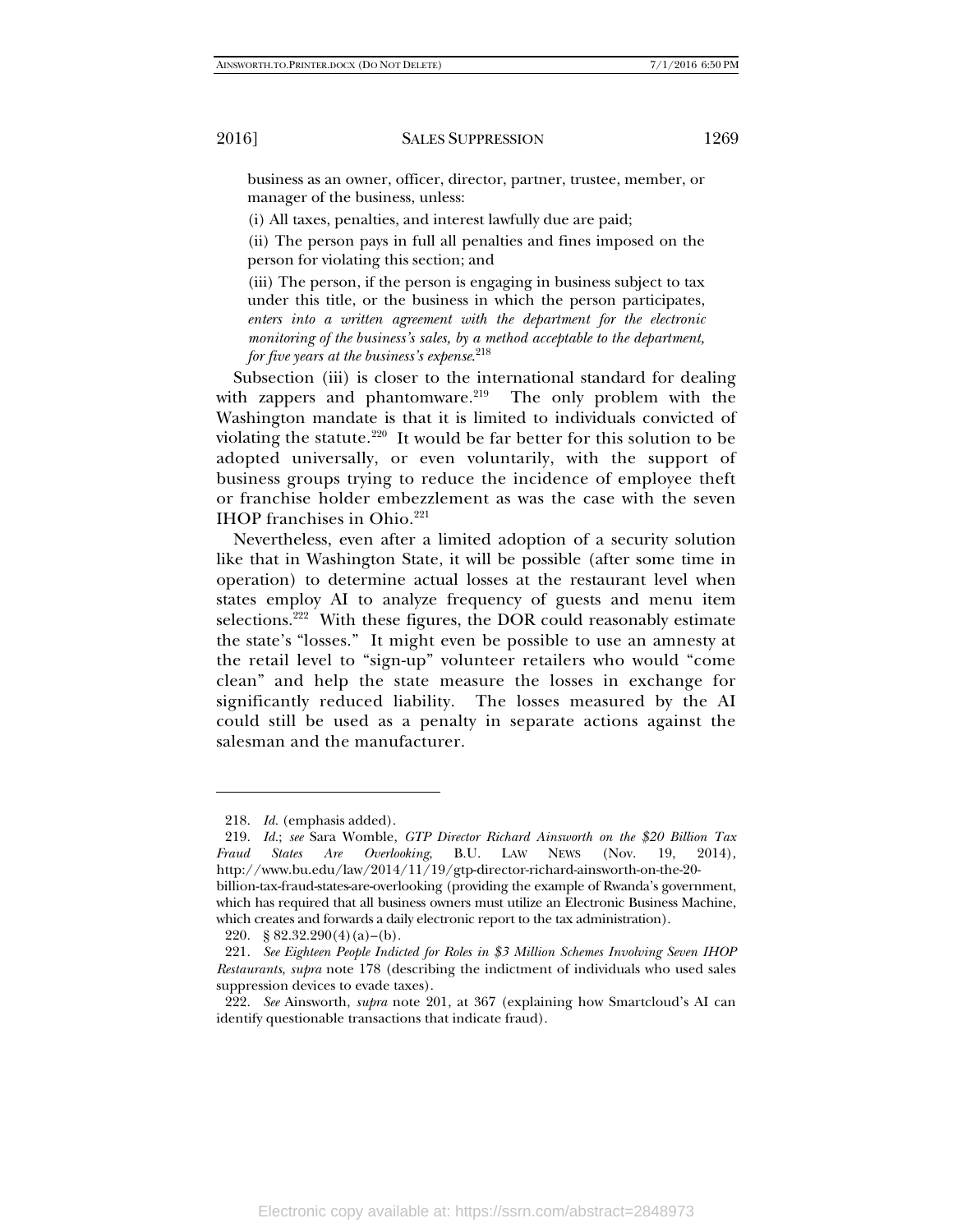Electronic sales suppression with zappers and phantomware is an international problem.223 The fraud technology crosses borders freely.224 To combat the problem of highly mobile technology fraud, international and domestic tax authorities must share successes and failures, though government overreach during this process is likely to occur. Washington and South Dakota may be going too far in some respects, but if the focus remains on technology, the focus will be further along to suppress sales suppression than the alternative approach through large scale traditional audits.225 Did the FBI miss a zapper in Chicago? Most likely we will never know. The FBI may have learned that it missed its target in Chicago when it only went after Hu Xiaojun's Chinatown restaurants. There was no case developed against a zapper salesman, the local retail establishment that might have sold them, or the foreign manufacturer that would have exported the fraud technology to the United States.<sup>226</sup>

#### **CONCLUSION**

Technology-based sales suppression (zappers, phantomware, and cloud-based manipulation) is a threat to transaction tax revenue that is exceedingly difficult to detect, much less prevent, without the assistance of data security. $227$  Although it may be overreaching, in part, the State of Washington is certainly on the right track with its requirement that a "person [convicted of a violation] . . . enter[] into a written agreement with the department for the electronic monitoring of the business's sales, by a method acceptable to the department, for five years at the business's expense."<sup>228</sup> Through this provision, the State of Washington will most likely bring data security, common in foreign VAT jurisdictions, into a small segment of its retail sales tax enforcement effort.<sup>229</sup> More needs to be done.

 <sup>223.</sup> *See* Linda K. Enghagen, *Rendering unto Caesar that Which Is Caesar's: States Respond to High Tech Tax Evasion with New Criminal Laws*, HOSPITALITY LAW, at 4 (Dec. 21, 2015), http://hospitalitylawyer.com/wp-content/uploads/Manuscript-25- Enghagen-final.pdf (discussing how countries worldwide have attempted to tackle the problem of sales suppression devices).

 <sup>224.</sup> *See id.* at 4, 17 (noting that the problem is of international proportions, suggesting that the devices have slowly crossed the borders into other jurisdictions).

 <sup>225.</sup> *See* ELECTRONIC SALES SUPPRESSION, *supra* note 193, at 3, 4, 38 (arguing that developing better technology is essential to countering the zapper threat).

 <sup>226.</sup> *See supra* Part II.A.

 <sup>227.</sup> *See supra* note 20 and accompanying text.

 <sup>228.</sup> WASH. REV. CODE § 82.32.290(4)(b)(iii) (2015).

 <sup>229.</sup> *See* Ainsworth, *supra* note 30, at 534 (explaining that VAT jurisdictions have expended considerable resources in combatting tax fraud).